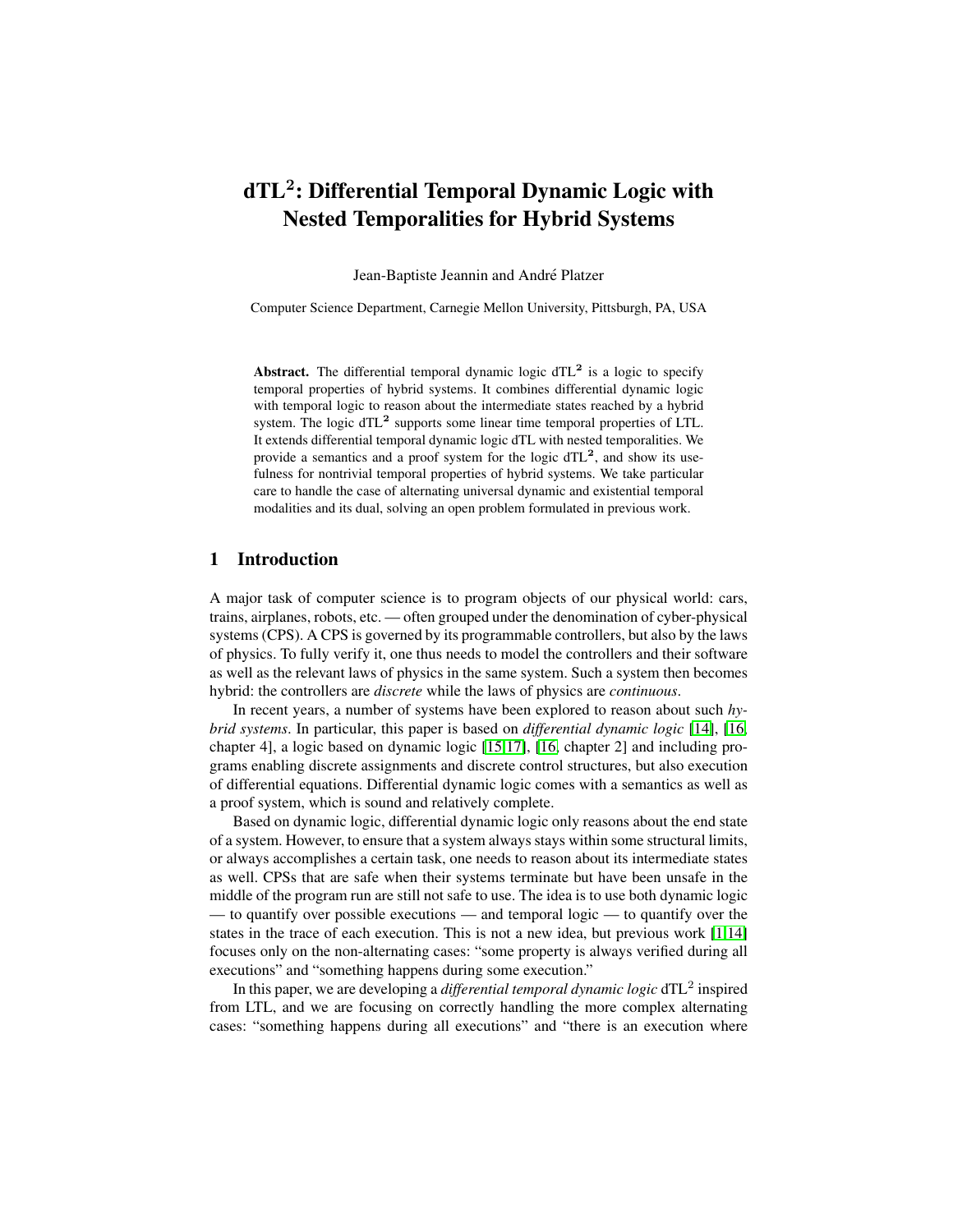some property is always verified," as well as nested temporal modalities. In particular, a property checking that a task is always accomplished can now be checked. This logic is an important stepping stone towards full dTL<sup>\*</sup>, the differential analog of CTL<sup>\*</sup>.

As a simple example, let us look at a satellite with position x trying to leave the solar system, avoiding planets. To simplify, let us consider only two planets with radiuses  $r_1$ and  $r_2$ , at (evolving) positions  $p_1$  and  $p_2$ . The satellite can be controlled either by a pilot who can set its steering  $\omega$  to left or right then let x evolve according to differential equation flight( $\omega$ ), or by an autopilot following a PID controller with target direction set to d. During each evolution, the positions of the planets continue to evolve, following differential equation planets( $p_1, p_2$ ). The program of the satellite and its safety property  $\phi$  — expressing that there exists a steering avoiding all planets — can be expressed as:

$$
\begin{aligned} \text{satellite} & ::= (((\omega := \textsf{left} \cup \omega := \textsf{right}); x' = \textsf{flight}(\omega), (p'_1, p'_2) = \textsf{planets}(p_1, p_2)) \\ & \cup (d := *, x' = \textsf{PID}(d), (p'_1, p'_2) = \textsf{planets}(p_1, p_2)))^*; \\ & \quad \text{control} := \textsf{lost}; d := *, x' = \textsf{PID}(d), (p'_1, p'_2) = \textsf{planets}(p_1, p_2) \\ & \phi ::= \langle \textsf{satellite} \rangle \Box(\textsf{dist}(x, p_1) > r_1 \land \textsf{dist}(x, p_2) > r_2 \land \textsf{control} \neq \textsf{lost}) \end{aligned}
$$

This example shows several features of hybrid programs and the logic  $dTL<sup>2</sup>$ . Under the pilot's command, the variable  $\omega$  can be *assigned* to either left or right, following a *nondeterministic choice* ∪. Then x,  $p_1$  and  $p_2$  follow a *differential equation* modeling the continuous evolution of the system, including movement of the planets. Under the autopilot's command, d is *nondeterministically assigned* ( $d := *$ ). There is a nondeterministic choice between the two commands, followed by a star <sup>∗</sup> representing *repetition*. In case of mechanical or communication failure, control could be lost, which we represent by a variable assignment, and the system continues to evolve. The formula  $\phi$  says that there exists a possible evolution  $(\langle satellite \rangle)$  such that throughout this evolution  $(\square)$ , the satellite does not hit any planet; namely, the evolution avoiding planets where control is never lost. The formula  $\phi$  is expressible in dTL<sup>2</sup>, and shows how dTL<sup>2</sup> handles alternating and nested program ( $\langle$ satellite $\rangle$ ) and temporal modalities ( $\Box$  and  $\Diamond$ ). The focus of this paper is to create a semantics and a proof calculus for  $dTL^2$ .

There are three main contributions to this paper. First, we show how to correctly handle the alternating cases of a universal dynamic modality followed by an existential temporal modality, and its dual an existential dynamic modality followed by a universal temporal modality. This solves an open problem identified in 2001 [\[1\]](#page-14-4) and identified as a problem for hybrid systems in 2007 [\[14\]](#page-14-0), [\[16,](#page-14-1) chapter 4]. Second, we offer a treatment where programs are not duplicated by proof rules, solving another open problem formulated in [\[14\]](#page-14-0), [\[16,](#page-14-1) chapter 4]. This is significant for proving hybrid systems in practice, because previous approaches led to a duplication of proof effort, once for intermediate and once for final states. Third and finally, we extend the logic to nested temporal quantifiers, show that all formulas of interest are equivalent to formulas containing at most two quantifiers — thus the name  $dTL^2$  — by identifying the resemblance to modal system S4.2, and develop a logic and proof calculus for the new temporal formulas.

The paper is organized as follows. After presenting the syntax and semantics of Differential Temporal Dynamic Logic  $dTL^2$  in Section [2,](#page-2-0) we show how to normalize trace formulas and how to axiomatize  $dTL^2$  in Section [3.](#page-5-0) We study alternative proof systems in Section [4](#page-12-0) and related work in Section [5,](#page-12-1) before concluding in Section [6.](#page-13-0)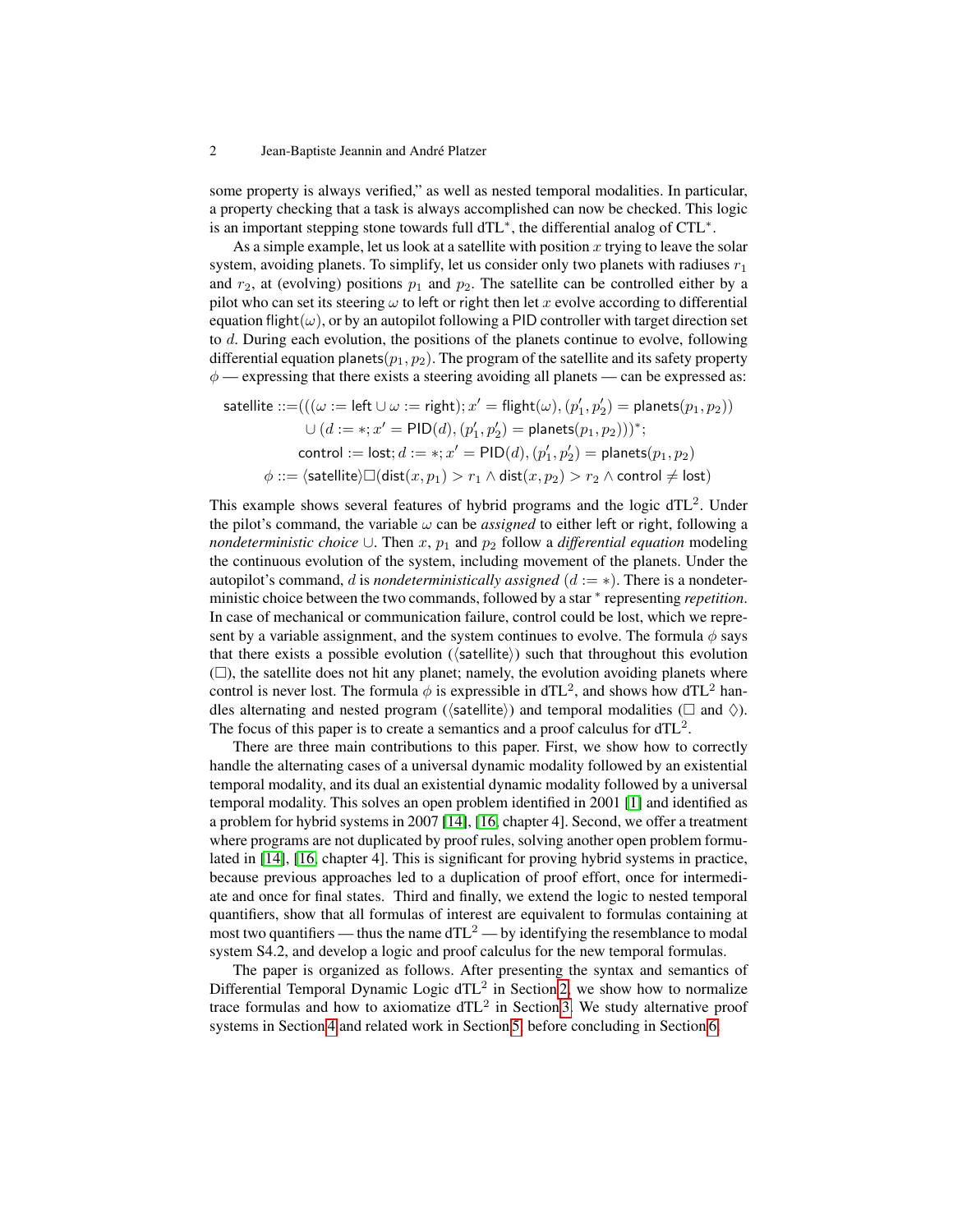# <span id="page-2-0"></span>2 Differential Temporal Dynamic Logic  $dTL^2$

This section defines the syntax and semantics of hybrid programs and trace formulas formally. The development mostly follows and extends previous work on differential temporal dynamic logic [\[14\]](#page-14-0), [\[16,](#page-14-1) chapter 4]; we explicitly point out differences and extensions from the previous work.

#### 2.1 Hybrid Programs

We use *hybrid programs* (HP) [\[15,](#page-14-2)[17\]](#page-14-3), [\[16,](#page-14-1) chapter 2]  $\alpha$ ,  $\beta$  to model hybrid systems. Syntactically, hybrid programs can be *atomic* hybrid programs or *compound* hybrid programs. Atomic hybrid programs can be discrete jump *assignments* ( $x := \theta$ ), *tests* (? $\chi$ ) and *differential equations* evolving within an evolution domain constraint  $\chi$  — meaning that the system can evolve following a solution of the differential equation as long as  $\chi$ remains true ( $x' = \theta \& \chi$ ). Terms  $\theta$  are polynomials with rational coefficients, and conditions  $\chi$  are first-order formulas of real arithmetic.<sup>[1](#page-2-1)</sup> Compound hybrid programs are *nondeterministic choice*  $(\alpha \cup \beta)$ *, sequential composition*  $(\alpha; \beta)$  and *nondeterministic* finite repetition  $(\alpha^*)$ :

$$
\alpha, \beta ::= x := \theta \mid ?\chi \mid x' = \theta \& \chi \mid \alpha \cup \beta \mid \alpha; \beta \mid \alpha^*
$$

The *trace semantics* of hybrid programs assigns to each program α a set of *traces*  $\tau(\alpha)$ . The set of *states* Sta is the set of (total) functions from variables to the reals R. In addition, we consider a separate state  $\Lambda$  (not in Sta) denoting a failure of the system. For  $v \in$  Sta or  $v = \Lambda$ , we denote by  $\hat{v}$  the function  $\sigma : \{0\} \to \{v\}$ ,  $0 \mapsto v$ , defined only on the singleton interval [0, 0]. A *trace* is a (nonempty) finite sequence  $\sigma = (\sigma_0, \sigma_1, ..., \sigma_n)$ of functions  $\sigma_i$ . For  $0 \leq i < n$ , the piece  $\sigma_i$  is a function  $\sigma_i : [0, r_i] \to \mathsf{Sta}$ , where  $r_i \geq 0$  is the duration of this step. For  $i = n$ , the piece  $\sigma_n$  is either a function:

- $\sigma_n : [0, r_i] \to \mathsf{Sta}$ ; we then say that  $\sigma$  is a *terminating* trace; or
- $\sigma_n : [0, +\infty) \rightarrow$  Sta; we then say that  $\sigma$  is an *infinite* trace; or
- $\sigma_n : \{0\} \to \{\Lambda\}, 0 \to \Lambda$ , for  $n \geq 1$ <sup>[2](#page-2-2)</sup> we then say that  $\sigma$  is an *error* trace.

We often collectively refer to infinite and error traces as *nonterminating*; thus when we refer to terminating traces, we only refer to those traces that terminate but not with an error state Λ. We write Tra for the set of all traces. A *position* of  $\sigma$  is a pair  $(i, \zeta)$  with  $0 \leq i \leq n$  and  $\zeta$  in the domain of definition of  $\sigma_i$ ; the state of  $\sigma$  at  $(i, \zeta)$  is  $\sigma_i(\zeta)$ . For any trace  $\sigma$ , we denote by first  $\sigma$  the state  $\sigma_0(0)$ ; we informally say that " $\sigma$  starts with *v*" to say that  $v =$  first  $\sigma$ . If  $\sigma = (\sigma_0, \dots, \sigma_n)$  terminates (and only in that case), we also denote by last  $\sigma$  the state  $\sigma_n(r_n)$ ; when  $\sigma$  does not terminate, last  $\sigma$  is undefined. We denote by val $(v, \theta)$  the value of term  $\theta$  in state v, and by  $v[x \mapsto r]$  the valuation assigning variable x to  $r \in \mathbb{R}$  and matching with v on all other variables. We also write  $v \vDash \chi$  if state v satisfies condition  $\chi$ , and  $v \nvDash \chi$  otherwise.

<span id="page-2-1"></span><sup>&</sup>lt;sup>1</sup> using first-order formulas or real arithmetic results in a poor-test version of the logic. Our results generalize to a rich-test version, where a condition  $\chi$  is instead defined as any formula  $\phi$  of dTL<sup>2</sup> (see Section [2.2\)](#page-4-0).

<span id="page-2-2"></span><sup>&</sup>lt;sup>2</sup> We impose  $n \ge 1$  so that  $(\hat{\Lambda})$  is not considered a trace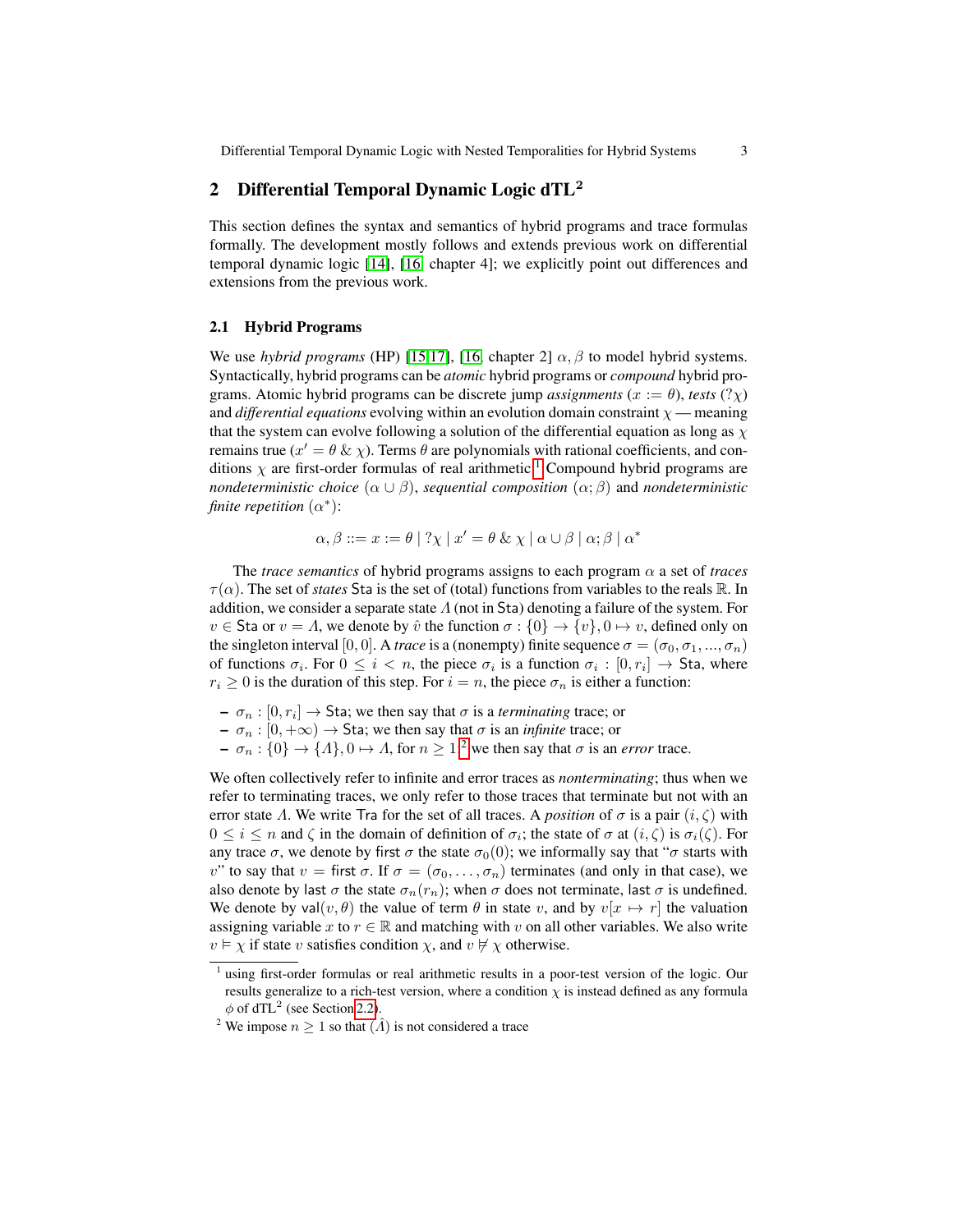Given two traces  $\sigma = (\sigma_0, \ldots, \sigma_n)$  and  $\rho = (\rho_0, \ldots, \rho_m)$ , we say that  $\rho$  is a *prefix* of  $\sigma$  if it describes the trace  $\sigma$  truncated at some position. Formally,  $\rho$  is a prefix of  $\sigma$  if and only if  $\rho = \sigma$  — a condition ensuring that nonterminating traces are also suffixes of themselves — or there exists a position  $(i, \zeta)$  of  $\sigma$  such that:

- traces ( $\sigma_0, \ldots, \sigma_{i-1}$ ) and ( $\rho_0, \ldots, \rho_{m-1}$ ) are identical.<sup>[3](#page-3-0)</sup> In particular this imposes that  $i = m$ ; and
- the domain of definition of  $\rho_m$  is exactly  $[0, \zeta]$  and is included in the domain of definition of  $\sigma_m$ , and for all  $d \in [0, \zeta], \sigma_m(d) = \rho_m(d)$ .

Symmetrically, we say that  $\rho$  is a *suffix* of  $\sigma$  if it starts at some position of  $\sigma$  then follows σ. Formally,  $ρ$  is a suffix of  $σ$  if and only if there exists a position  $(i, ζ)$  of  $σ$  such that:

- if  $\sigma_i$  has domain of definition  $[0, r_i]$ , then the domain of definition of  $\rho_0$  is exactly  $[0, r_i - \zeta]$  and for all  $d \in [\zeta, r_i], \sigma_i(d) = \rho_0(d - \zeta)$ ; and in the case where  $\sigma_i$  has domain of definition  $[0, +\infty)$ , the domain of definition of  $\rho_0$  is also  $[0, +\infty)$  and for all  $d \in [\zeta, +\infty)$ ,  $\sigma_i(d) = \rho_0(d - \zeta)$ ; and
- $(\sigma_{i+1}, \ldots, \sigma_n)$  and  $(\rho_1, \ldots, \rho_m)$  are identical, which imposes that  $n i = m$ .

**Definition 1 (Trace Semantics of Hybrid Programs).** *The* trace semantics  $\tau(\alpha) \subseteq$  $2^{Tra}$  *of a hybrid program*  $\alpha$  *is then defined inductively as follows:* 

- $\tau(x := \theta) = \{(\hat{v}, \hat{w}) \mid w = v[x \mapsto \text{val}(v, \theta)]\};\$
- $(-\tau(x' = \theta \& \chi) = \{(\sigma) : \sigma \text{ is a state flow of order 1 [15] defined on } [0, r] \text{ or }$  $(-\tau(x' = \theta \& \chi) = \{(\sigma) : \sigma \text{ is a state flow of order 1 [15] defined on } [0, r] \text{ or }$  $(-\tau(x' = \theta \& \chi) = \{(\sigma) : \sigma \text{ is a state flow of order 1 [15] defined on } [0, r] \text{ or }$  $[0, +\infty)$  *solution of*  $x' = \theta$ *, and for all t in its domain of definition,*  $\sigma(t) \models \chi$ }  $\cup \{(\hat{v}, \hat{A}) : v \not\vdash \chi\}$ <sup>[4](#page-3-1)</sup>
- $\tau(\tilde{?}\chi) = \{(\hat{v}) : v \models \chi\} \cup \{(\hat{v}, \hat{A}) : v \not\models \chi\};\$
- $\tau(\alpha \cup \beta) = \tau(\alpha) \cup \tau(\beta);$
- $\sigma = \tau(\alpha; \beta) = {\sigma \circ \rho : \sigma \in \tau(\alpha), \rho \in \tau(\beta)}$  *when*  $\sigma \circ \rho$  *is defined*}*; where the composition*  $\sigma \circ \rho$  *of*  $\sigma = (\sigma_0, \dots, \sigma_n)$  *and*  $\rho = (\rho_0, \dots, \rho_m)$  *is* 
	- $\sigma \circ \rho = (\sigma_0, \ldots, \sigma_n, \rho_0, \ldots, \rho_m)$  *if*  $\sigma$  *terminates and* last  $\sigma =$  first  $\rho$  *(since*  $\sigma$ ) *terminates,* last σ *is well-defined);*
	- σ *if* σ *does not terminate;*
	- *undefined otherwise;*
- $-\tau(\alpha^*) = \bigcup_{n \in \mathbb{N}} \tau(\alpha^n)$ , where  $\alpha^0$  is defined as ?true,  $\alpha^1$  is defined as  $\alpha$  and  $\alpha^{n+1}$ *is defined as*  $\alpha^n$ ;  $\alpha$  *for*  $n \geq 1$ *.*

An important property of this trace semantics is that for all programs  $\alpha$  and states v, there exists a trace  $\sigma$  of  $\alpha$  starting with v (even if it might be an error trace). This property will be key to proving the soundness of assignment rules.

Aside from the correction on  $\tau(x' = \theta \& \chi)$ , this definition is slightly different from [\[14\]](#page-14-0), [\[16,](#page-14-1) chapter 4] in two ways: these previous papers also consider infinite sequences  $\sigma = (\sigma_0, \sigma_1, \ldots)$ , but infinite sequences are not part of the semantics of any program; and these papers do not consider infinite traces in the semantics. Still, we can prove that the interpretation of trace formulas (Section [2.2\)](#page-4-0) is the same on the subset of trace formulas they consider.

<span id="page-3-0"></span><sup>&</sup>lt;sup>3</sup> if  $i = m = 0, (\sigma_0, \ldots, \sigma_{i-1})$  and  $(\rho_0, \ldots, \rho_{m-1})$  are empty and thus not formally traces, but we still consider the condition fulfilled.

<span id="page-3-1"></span><sup>&</sup>lt;sup>4</sup> this case is corrected from [\[14\]](#page-14-0), [\[16,](#page-14-1) chapter 4], which wrongly forget the error traces of ordinary differential equations — when  $\chi$  is initially false.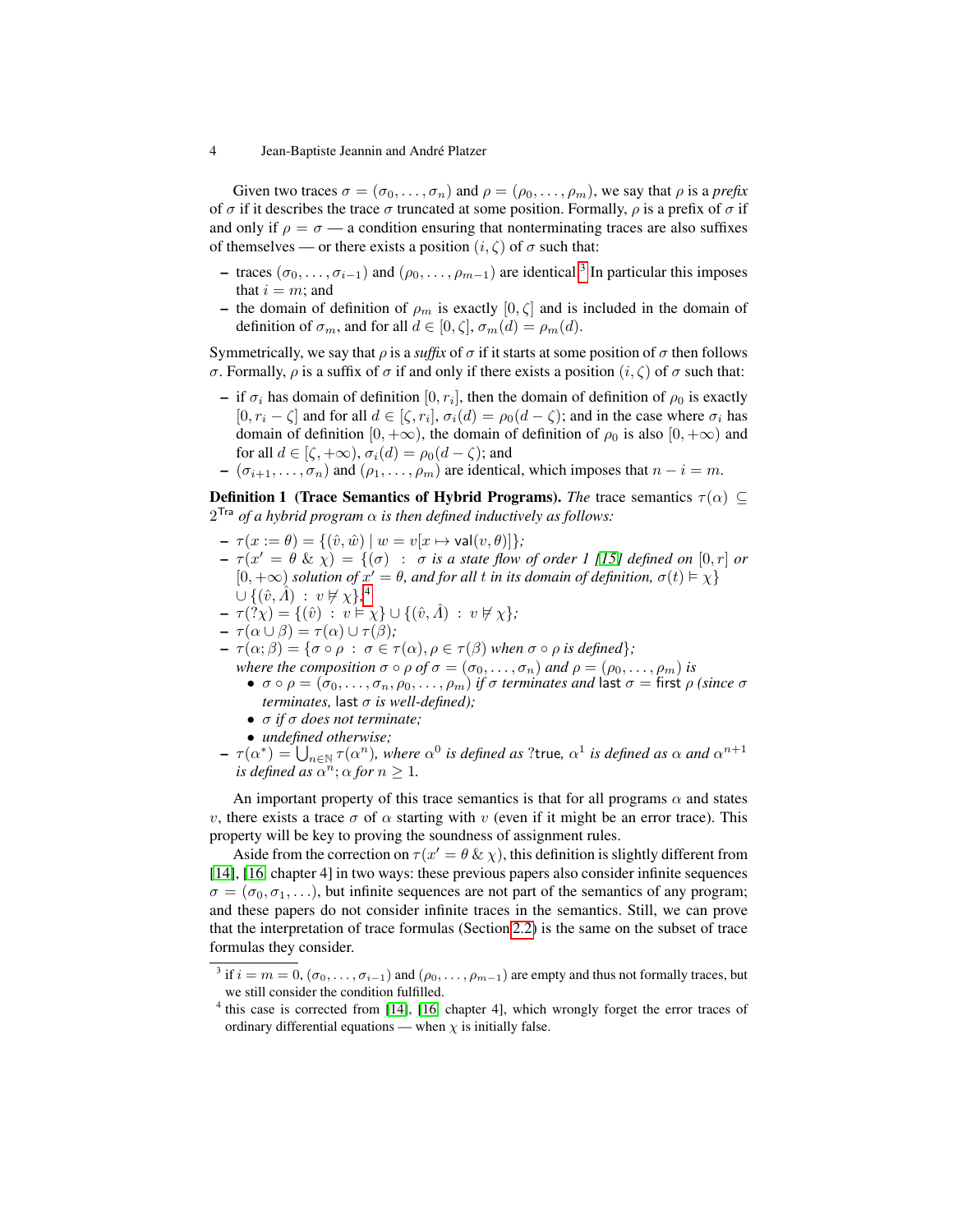### <span id="page-4-0"></span>2.2 State and Trace Formulas

To reason about hybrid programs, we use *state formulas* and *trace formulas*. State formulas express properties about states, while trace formulas express properties about traces; their definitions are mutually inductive. A state formula  $\phi$ ,  $\psi$  can be a *comparison of terms*  $(\theta_1 > \theta_2)$ ; a *negation* of a state formula  $(\neg \phi)$ ; a *conjunction*  $(\phi \land \psi)$  or a *disjunction* (φ ∨ ψ) of state formulas; a *universally quantified* (∀x φ) or *existentially quantified* ( $\exists x \phi$ ) state formula — quantification of a variable x is over the set of reals R. Finally, a state formula can also be a *program necessity*  $([\alpha]\pi)$  — expressing that all traces of hybrid program  $\alpha$  starting at the current state satisfy trace formula  $\pi$  — or its dual, a *program possibility*  $(\langle \alpha \rangle \pi)$  — expressing that there is a trace of  $\alpha$  starting at the current state satisfying trace formula  $\pi$ .

A trace formula  $\pi$  can be a *state formula* ( $\phi$ ); a *negation* of a trace formula ( $\neg \pi$ ); a *temporal necessity* of a trace formula  $(\Box \pi)$  — expressing that every suffix of the current trace satisfies  $\pi$  — or its dual, a *temporal possibility* of a trace formula ( $\Diamond \pi$ ) expressing that there is a suffix of the current trace satisfying  $\pi$ . The syntax of state and trace formulas is thus given by:

$$
\phi, \psi ::= \theta_1 \ge \theta_2 \mid \neg \phi \mid \phi \land \psi \mid \phi \lor \psi \mid \forall x \; \phi \mid \exists x \; \phi \mid [\alpha] \pi \mid \langle \alpha \rangle \pi
$$

$$
\pi ::= \phi \mid \neg \pi \mid \Box \pi \mid \Diamond \pi
$$

Additionally, as in classical logic, the implication  $\phi \to \psi$  is defined as  $\neg \phi \lor \psi$ . When a trace formula also happens to be a state formula  $\phi$ , the formula  $\neg \phi$  means the same whether it is seen as a state or trace formula; in the rest of the paper we collude the two. We are now ready to define satisfaction of state and trace formulas.

<span id="page-4-1"></span>**Definition 2** (Satisfaction of dTL<sup>2</sup> Formulas). *For state formulas, we write*  $v \vDash \phi$ *to say that state* v ∈ Sta *satisfies state formula* φ*. Satisfaction of state formulas with respect to a state* v *is defined inductively as follows:*

- $v = v \vDash \theta_1 \ge \theta_2$  *if and only if* val $(v, \theta_1) \ge \text{val}(v, \theta_2)$
- $v \vDash \neg \phi$  *if and only if*  $v \vDash \phi$  *does not hold.*
- $-v \vDash \phi \land \psi$  *if and only if*  $v \vDash \phi$  *and*  $v \vDash \psi$ *.*
- $-v \vDash \phi \lor \psi$  *if and only if*  $v \vDash \phi$  *or*  $v \vDash \psi$ *.*
- $v \vDash \forall x \, \phi \, \text{if and only if } v[x \mapsto d] \vDash \phi \text{ holds for all } d \in \mathbb{R}.$
- $v \vDash \exists x \, \phi \, \text{if and only if } v[x \mapsto d] \vDash \phi \text{ holds for some } d \in \mathbb{R}.$
- $-$  *for*  $\phi$  *a state formula,*  $v \models [\alpha] \phi$  *if and only if for each trace*  $\sigma \in \tau(\alpha)$  *that starts in* first  $\sigma = v$ *, if*  $\sigma$  *terminates, then* last  $\sigma \models \phi$ *.*
- $-$  *for*  $\phi$  *a state formula,*  $v \vDash \langle \alpha \rangle \phi$  *if and only if there is a trace*  $\sigma \in \tau(\alpha)$  *starting in* first  $\sigma = v$  *such that*  $\sigma$  *terminates and* last  $\sigma \models \phi$ .
- $-If \pi$  *is not a state formula,*  $v \vDash [\alpha] \pi$  *if and only*  $\sigma \vDash \pi$  *for each trace*  $\sigma \in \tau(\alpha)$  *that starts in* first  $\sigma = v$ .
- $-If \pi$  *is not a state formula,*  $v \vDash \langle \alpha \rangle \pi$  *if and only*  $\sigma \vDash \pi$  *for some trace*  $\sigma \in \tau(\alpha)$ *that starts in* first  $\sigma = v$ .

*For trace formulas, we write*  $\sigma \models \pi$  *to say that trace*  $\sigma \in \text{Tra}$  *satisfies trace formula*  $\pi$ *. Satisfaction of trace formulas with respect to a trace* σ *is defined inductively as follows:*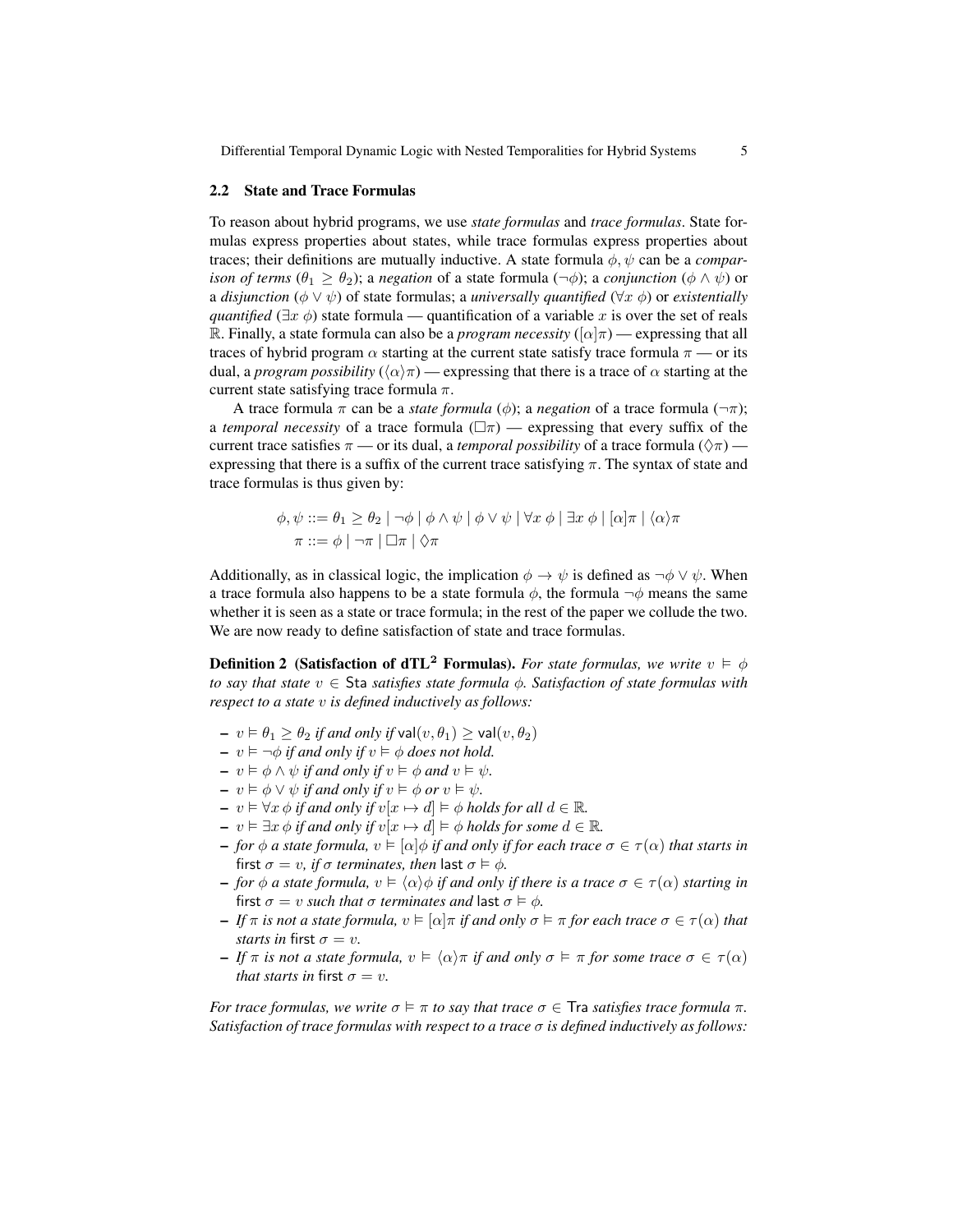$- \sigma \models \phi$  *if and only if first*  $\sigma \models \phi$ .

- $\sigma \models \neg \pi$  *if and only if*  $\sigma \models \pi$  *does not hold.*
- $-\sigma \vDash \Box \pi$  *if and only if*  $\rho \vDash \pi$  *holds for all suffixes*  $\rho$  *of*  $\sigma$  *that are different from*  $(\Lambda)$ *.*
- $-\sigma \models \Diamond \pi$  *if and only if*  $\rho \models \pi$  *holds for some suffix*  $\rho$  *of*  $\sigma$  *that is different from*  $(\hat{\Lambda})$ *.*

This definition follows the intuition given when presenting the syntax of state and trace formulas, except for one point. Note that in the definitions of  $\sigma \models \Box \pi$  and  $\sigma \models \Diamond \pi$ , the suffix  $\rho$  of  $\sigma$  does not have to be proper, and we can have  $\rho = \sigma$ . When seen as a trace formula, a state formula  $\phi$  can express a property on a trace  $\sigma$ . We then say that σ satisfies φ if and only if the first state of σ satisfies φ (condition first  $\sigma \models \phi$  in the definition of  $\sigma \models \phi$ ). However, there is an exception to this definition: when  $\phi$  appears directly after a program necessity (as in  $\alpha|\phi$ ) or a program possibility (as in  $\langle \alpha \rangle \phi$ ),  $\phi$ only refers to *terminating* traces, and we say that  $\sigma$  satisfies  $\phi$  if and only if the *last* state of  $\sigma$  satisfies  $\phi$  (condition  $\sigma \models$  last  $\phi$  in the definitions of  $\sigma \models \langle \alpha \rangle \phi$  and  $\sigma \models [\alpha] \phi$ ). This discontinuity in the definition of the satisfaction of  $\phi$  enables following both the usual semantics of dynamic logic and of temporal logic, and was also adopted in previous work [\[7,](#page-14-5)[14\]](#page-14-0), [\[16,](#page-14-1) chapter 4]. It is also useful for proof rules as temporal properties often reduce to what happens after a program.

The syntax of  $dTL^2$  formulas extends the syntax of trace formulas given in [\[14\]](#page-14-0), [\[16,](#page-14-1) chapter 4] by allowing nesting of temporal modalities, and otherwise agrees with it. The satisfaction of  $dTL^2$  formulas given in Def. [2,](#page-4-1) although presented in a slightly different way, agrees with the definitions given in [\[14\]](#page-14-0), [\[16,](#page-14-1) chapter 4] on trace formulas without nested temporal modalities.

## <span id="page-5-0"></span>3 Proof Calculus

#### 3.1 Equivalence of Trace Formulas

Trace formulas follow the axioms of modal system S4.2 [\[9\]](#page-14-6), therefore there are only four proper affirmative modalities  $\Box \phi$ ,  $\Diamond \phi$ ,  $\Box \Diamond \phi$  or  $\Diamond \Box \phi$ . Intuitively, because formulas  $\neg\Box\pi$  and  $\Diamond\neg\pi$  are equivalent — in the sense that they are satisfied by the same traces formulas can always be expressed in a way where only state formulas have negations. Similarly, formulas  $\Box \pi$  and  $\Box \Box \pi$  are equivalent, therefore a trace formula containing exclusively  $\Box$  temporalities followed by a state formula  $\phi$  is equivalent to  $\Box \phi$ . Moreover, a formula containing both  $\Box$  and  $\Diamond$  temporalities, finishing by a  $\Diamond$  temporality followed by a state formula  $\phi$  is equivalent to  $\Box \Diamond \phi$ . Similar properties are true for their duals. This is formalized by the following lemma, proved in [\[10\]](#page-14-7).

<span id="page-5-1"></span>**Lemma 1 (Equivalence of Trace Formulas).** *For any trace formula*  $\pi_1$ *, there exists a trace formula*  $\pi_2$  *of the form*  $\phi$ ,  $\Box \phi$ ,  $\Diamond \phi$ ,  $\Box \Diamond \phi$  *or*  $\Diamond \Box \phi$  *such that*  $\sigma \models \pi_1$  *if and only if*  $\sigma \models \pi_2$ . Such a  $\pi_2$  can be computed from  $\pi_1$  in linear time in the number of temporal *modalities and negations in*  $\pi_1$ *.* 

<span id="page-5-2"></span>*Remark [1](#page-5-1).* Lemma 1 tells us that the only interesting trace formulas of our system are those of the form  $\phi$ ,  $\Box \phi$ ,  $\Diamond \phi$ ,  $\Box \Diamond \phi$  and  $\Diamond \Box \phi$ . For any trace  $\sigma$ , the intuitive meaning of  $\sigma \models \pi$  for  $\pi$  of the form  $\phi$ ,  $\Box \phi$  or  $\Diamond \phi$  is clear: we have  $\sigma \models \phi$  if and only if  $\sigma$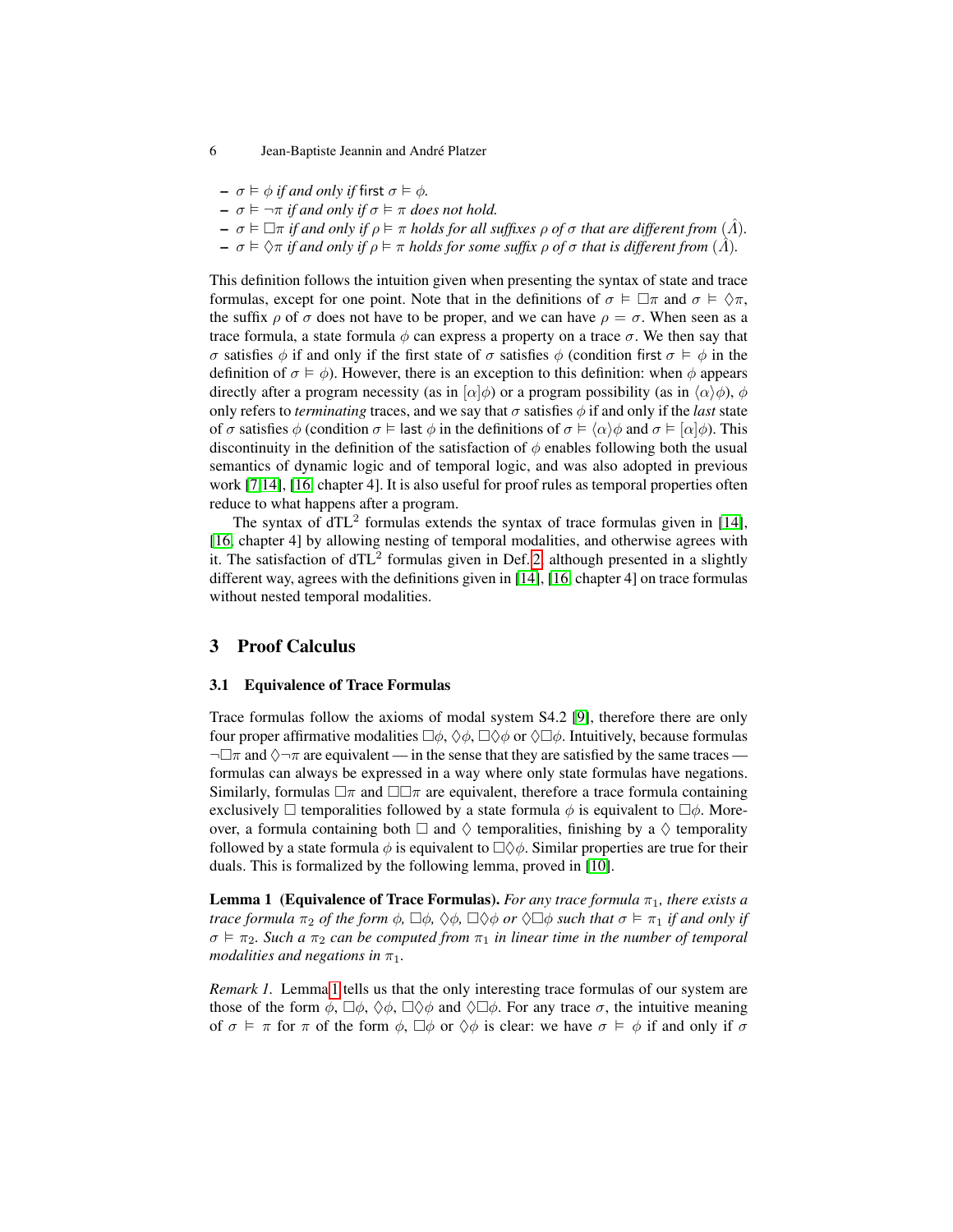starts in a state satisfying  $\phi$ ; we have  $\sigma \models \Box \phi$  if and only if all non-error states of the trace  $\sigma$  satisfy  $\phi$ ; and we have  $\sigma \models \Diamond \phi$  if and only if there is a non-error state of trace  $\sigma$  satisfying  $\phi$ . When  $\pi$  is of the form  $\Box \Diamond \phi$  and  $\Diamond \Box \phi$ , we get a better intuition by distinguishing cases:

- if  $\sigma$  is a terminating trace,  $\sigma \models \Diamond \Box \phi$  if and only if last  $\sigma \models \phi$ , and  $\sigma \models \Box \Diamond \phi$  if and only if last  $\sigma \models \phi$  as well;
- if  $\sigma$  is an error trace,  $\sigma$  can be written  $(\sigma_0, \ldots, \sigma_{n-1}, \hat{\Lambda})$ . Let  $\rho = (\sigma_0, \ldots, \sigma_{n-1})$ , then  $\rho$  is a terminating trace and a prefix of  $\sigma$ . Moreover, both  $\sigma \models \Diamond \Box \phi$  and  $\sigma \models \Box \Diamond \phi$  are equivalent to last  $\rho \models \phi$ ;
- if  $\sigma$  is an infinite trace,  $\sigma \models \Diamond \Box \phi$  holds if and only if  $\phi$  holds on all states of  $\sigma$  after some position, and  $\sigma \models \Box \Diamond \phi$  holds if and only if any state of  $\sigma$  has a later state satisfying  $\phi$  (if we did not have continuous dynamics, this would be the same as  $\phi$ being true infinitely often along  $\sigma$ ; but here it is not sufficient).

## 3.2 Normalization of Trace Formulas

The primary goal of this paper is to establish a proof system for differential temporal dynamic logic dTL<sup>2</sup>. As for  $d\mathcal{L}$  and dTL, rules typically decompose programs syntactically. Let us look at the state formula  $\langle \alpha; \beta \rangle \Box \phi$ , and to simplify, let us only consider terminating traces for now. Intuitively, this formula says that there exists a trace in  $\tau(\alpha;\beta)$  throughout which  $\phi$  holds. Considering only terminating traces, this is true as long as there exists a trace  $\sigma$  of  $\alpha$  throughout which  $\phi$  is true, and a trace  $\rho$  of  $\beta$  starting at last  $\sigma$  throughout which  $\phi$  is also true. It is thus tempting to write the following rule:

$$
\frac{\langle \alpha \rangle \Box \phi \land \langle \alpha \rangle \langle \beta \rangle \Box \phi}{\langle \alpha; \beta \rangle \Box \phi}
$$
 (unsound)

This rule is unsound because  $\alpha$  is possibly nondeterministic. Its premise says that there is a trace  $\sigma$  of  $\alpha$  throughout which  $\phi$  is true, and a trace  $\sigma'$  of  $\alpha$  followed by a trace  $\rho$  of β throughout which  $\phi$  is true. But  $\sigma$  and  $\sigma'$  do not have to be the same trace; the trick is that  $\phi$  is not necessarily true throughout  $\sigma'$ . To fix this rule, we need to express that traces  $\sigma$  and  $\sigma'$  are the same, thus writing a premise resembling:

<span id="page-6-0"></span>
$$
\langle \alpha \rangle (\Box \phi \land \langle \beta \rangle \Box \phi) \tag{1}
$$

Unfortunately, this is not directly expressible with  $dTL^2$ , without using the program  $\alpha$ ;  $\beta$  again: the missing piece is the expressibility of a conjunction on traces that simultaneously talks about temporal properties like  $\Box \phi$  and properties true at the end of the trace. To achieve this expressibility, we extend the logic with *normalized trace formulas* to make conjunction of temporal formulas expressible as needed in [\(1\)](#page-6-0).

A normalized trace formula  $\xi$  can be of different forms: for terminating traces, the formula  $\phi \Box \Box \psi$  captures the conjunction of ending in a state satisfying  $\phi$ , and satisfying  $\Box \psi$ ; and the formula  $\phi \Box \Diamond \psi$  captures the disjunction of ending in a state satisfying  $\phi$ , or satisfying  $\Diamond \psi$ . For nonterminating traces,  $\phi \Box \Box \psi$  is the same as  $\Box \psi$ , and  $\phi \Box \Diamond \psi$  is the same as  $\Diamond \psi$ , because there is no terminal state in which it makes sense to evaluate  $\phi$ . Additionally, the formula  $\phi \triangleleft \Box \Diamond \psi$  captures ending in a state satisfying  $\phi$  if terminating,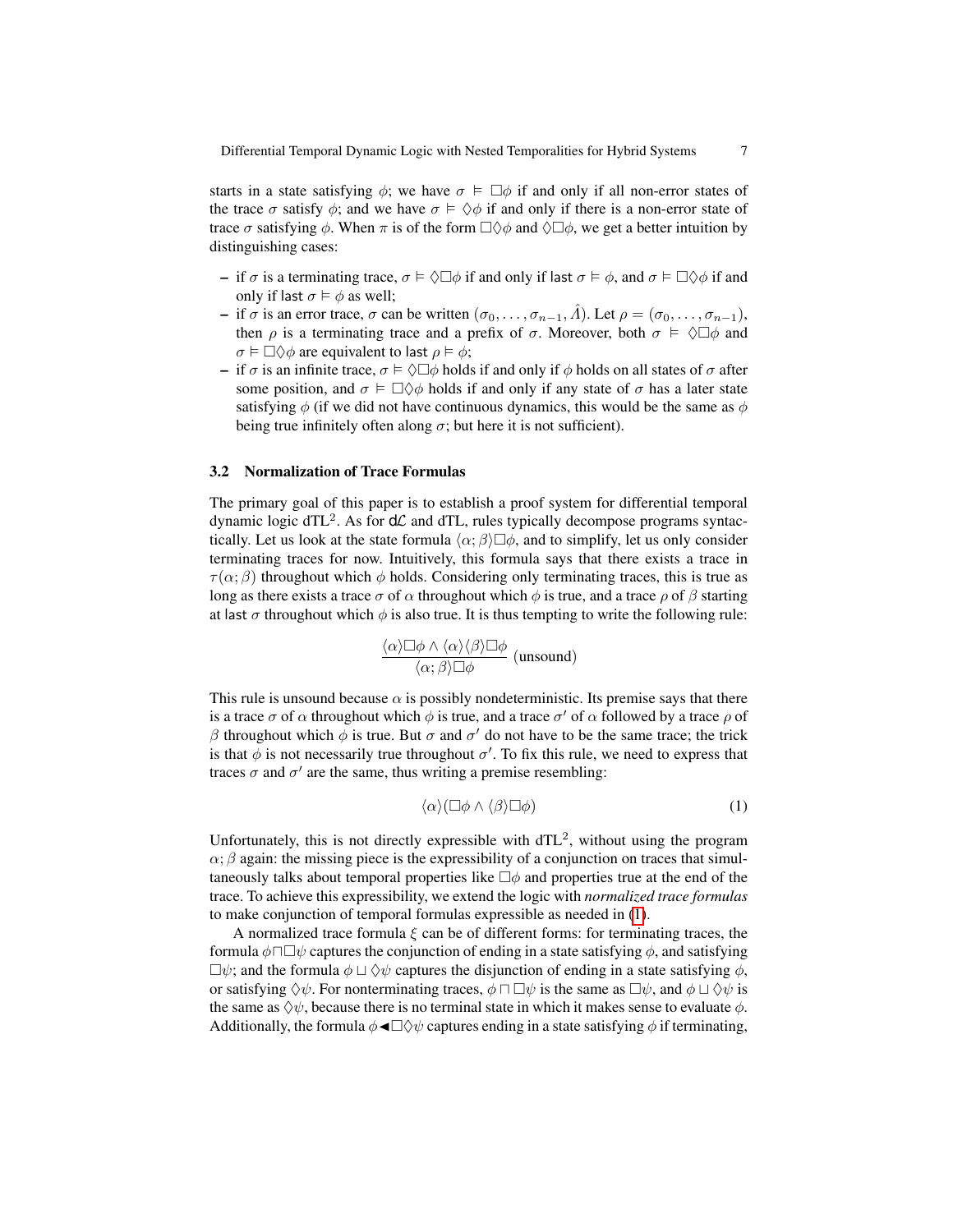and satisfying  $\Box \Diamond \psi$  otherwise; and similarly, the formula  $\phi \blacktriangleleft \Diamond \Box \psi$  captures ending in a state satisfying  $\phi$  if terminating, and satisfying  $\Diamond \Box \psi$  otherwise.

Formulas  $\phi \blacktriangleleft \bigcirc \exists \psi$  and  $\phi \blacktriangleleft \exists \Diamond \psi$  play the same role for formulas  $\Diamond \Box \psi$  and  $\Box \Diamond \psi$ as formulas  $\phi \Box \Box \psi$  and  $\phi \Box \Diamond \psi$  play for formulas  $\Box \psi$  and  $\Diamond \psi$ : they allow us to define premises of modular inference rules for sequential composition as in [\(1\)](#page-6-0). Like standard trace formulas, normalized trace formulas can appear after a program necessity  $[\alpha]$  or a program possibility  $\langle \alpha \rangle$ . We therefore extend state formulas to accept normalized trace formulas, and define normalized trace formulas as:

$$
\begin{aligned}\n\phi, \psi &::= \dots \mid [\alpha] \xi \mid \langle \alpha \rangle \xi \\
\xi &::= \phi \sqcap \Box \psi \mid \phi \sqcup \Diamond \psi \mid \phi \blacktriangleleft \Box \Diamond \psi \mid \phi \blacktriangleleft \Diamond \Box \psi\n\end{aligned}
$$

Sometimes we will also use the notation  $\phi \blacktriangleleft \pi$ , with the understanding that in such cases  $\pi$  can only be of the form  $\Box \Diamond \psi$  or  $\Diamond \Box \psi$ .

Coming back to our example, a sound rule for  $\langle \alpha; \beta \rangle \Box \phi$  can be expressed as:

<span id="page-7-0"></span>
$$
\frac{\langle \alpha \rangle (\langle \beta \rangle \Box \phi \sqcap \Box \phi)}{\langle \alpha; \beta \rangle \Box \phi} (\langle ; \rangle \Box)
$$

In the form of its dual  $[$ ; $]$  $\Diamond$ , this rule will be discussed later and proved sound in [\[10\]](#page-14-7). Observe how  $\langle \cdot \rangle$  does not even duplicate  $\alpha$  and  $\beta$ .

Extending Def. [2,](#page-4-1) the satisfaction of trace formulas  $\alpha \xi$  and  $\langle \alpha \rangle \xi$  is defined in the same way as trace formulas  $\alpha | \pi$  and  $\langle \alpha \rangle \pi$  (if  $\pi$  is not a state formula):

- $v \vDash [\alpha] \xi$  if and only  $\sigma \vDash \xi$  for each trace  $\sigma \in \tau(\alpha)$  that starts in first  $\sigma = v$ .  $- v \vDash \langle \alpha \rangle \xi$  if and only  $\sigma \vDash \xi$  for some trace  $\sigma \in \tau(\alpha)$  that starts in first  $\sigma = v$ .
- 

Satisfaction of normalized trace formulas carefully distinguishes between terminating and nonterminating traces, and is defined as follows.

Definition 3 (Semantics of Normalized dTL<sup>2</sup> Trace Formulas). *For normalized trace formulas, we write* σ ξ *to say that trace* σ *satisfies normalized state formula* ξ*. Satisfaction of normalized trace formulas with respect to a trace* σ *is defined inductively:*

|  | $\sigma \vDash \phi \sqcup \Diamond \psi$ if and only if $\begin{cases} \text{last } \sigma \vDash \phi \text{ or } \sigma \vDash \Diamond \psi & \text{if } \sigma \text{ terminates} \\ \sigma \vDash \Diamond \psi & \text{otherwise} \end{cases}$<br>$\sigma \vDash \phi \sqcap \Box \psi$ if and only if $\begin{cases} \text{last } \sigma \vDash \Diamond \psi & \text{otherwise} \\ \text{last } \sigma \vDash \phi \text{ and } \sigma \vDash \Box \psi & \text{otherwise} \end{cases}$<br>$\sigma \vDash \phi \blacktriangleleft \pi$ if an |  |
|--|-------------------------------------------------------------------------------------------------------------------------------------------------------------------------------------------------------------------------------------------------------------------------------------------------------------------------------------------------------------------------------------------------------------------------------------------------------------------------------------------------------------------------------------------------------|--|

Not only can normalized trace formulas help express rules like  $\langle \cdot \rangle$ . they can also, along with state formulas, express all possible trace formulas. In Lemma [1,](#page-5-1) we have shown how to express any trace formula in the form  $\phi$ ,  $\Box \phi$ ,  $\Diamond \phi$ ,  $\Box \Diamond \phi$  or  $\Diamond \Box \phi$ . Building on this result, we now show how to *normalize* every trace formula into a state formula or a normalized trace formula. To this effect, we define a relation  $\sim$  between the set of state formulas and trace formulas, and the set of state formulas and normalized trace formulas. This simplifies the axiomatization of  $dTL^2$  by allowing us to only consider cases containing normalized trace formulas.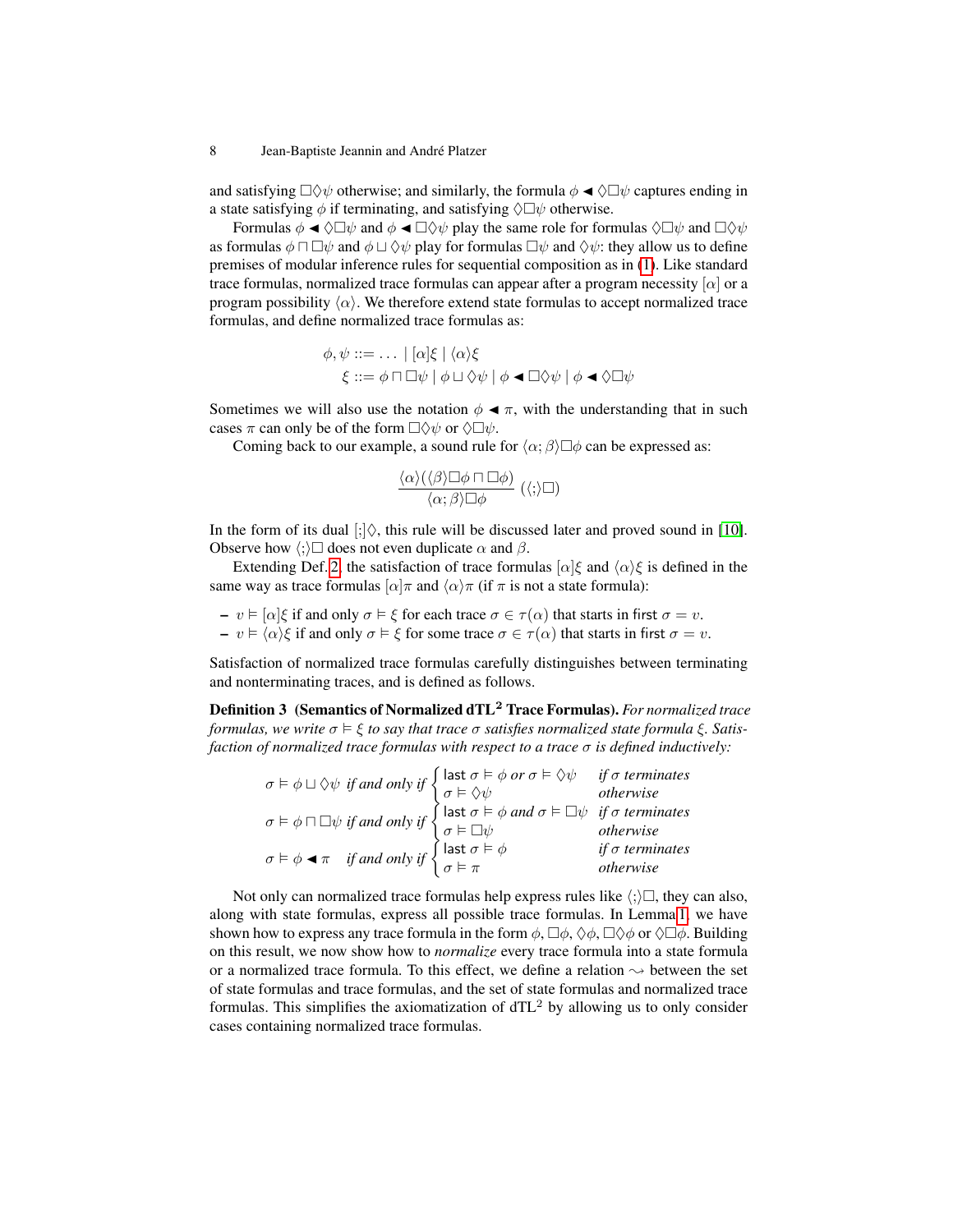Differential Temporal Dynamic Logic with Nested Temporalities for Hybrid Systems 9

| $\Box \phi \leadsto$ true $\Box \Box \phi (\leadsto \Box)$                                                    | $\Diamond \phi \leadsto \mathsf{false} \sqcup \Diamond \phi \ (\leadsto \sqcup)$                                  |  |  |
|---------------------------------------------------------------------------------------------------------------|-------------------------------------------------------------------------------------------------------------------|--|--|
| $\Box \Diamond \phi \leadsto \phi \blacktriangleleft \Box \Diamond \phi \ (\leadsto \blacktriangleleft \Box)$ | $\Diamond \Box \phi \leadsto \phi \blacktriangleleft \Diamond \Box \phi \ (\leadsto \blacktriangleleft \Diamond)$ |  |  |
| $\phi \rightsquigarrow \phi (\rightsquigarrow \phi)$                                                          | $\frac{\pi_1 \sim \pi_2 \quad \pi_2 \sim \xi}{\pi_1 \sim \xi} (\sim \sim)$                                        |  |  |

#### <span id="page-8-0"></span>Fig. 1. Normalization rules for trace formulas

The normalization is sound, meaning that two related formulas are satisfied by the same trace. Additionally, every trace formula is related to either a state formula or a normalized trace formula, which can be found in linear time.

**Lemma 2 (Soundness of Normalization).** *If*  $\pi \sim \xi$  *then for all traces*  $\sigma$ ,  $\sigma \models \pi$  *if and only if*  $\sigma \models \xi$ *.* 

*Proof.* Soundness of  $\sim \phi$  is trivial. Soundness of proof rules  $\sim \Box$ ,  $\sim \bot$ ,  $\sim \blacksquare$  and  $\sim \blacktriangleleft \setminus$  is true by Def. [3,](#page-7-0) keeping in mind the intuition given in Remark [1.](#page-5-2) Soundness of proof rule  $\sim \sim$  is by induction and using Lemma 1. proof rule  $\sim \sim$  is by induction and using Lemma [1.](#page-5-1)

<span id="page-8-1"></span>Lemma 3 (Existence of a Normalized Form). *For any trace formula* π *there exists a state formula*  $\phi$  *such that*  $\pi \leadsto \phi$ *, or a normalized trace formula*  $\xi$  *such that*  $\pi \leadsto \xi$ *. Such a*  $\phi$  *or*  $\xi$  *can be computed from*  $\pi$  *in linear time.* 

*Proof.* This lemma is a direct consequence of Lemma [1,](#page-5-1) using the identities of Fig. [1.](#page-8-0) Unless  $\pi$  is itself a state formula  $\phi$ , it is related to a normalized trace formula  $\xi$ .

Lemma [3](#page-8-1) concludes our study of normalized forms. Since every trace formula is related (and thus semantically equivalent by Lemma [2\)](#page-8-2) to a state formula or a normalized trace formula, we can limit our axiomatization to the study of state formulas and normalized trace formulas. Formulas of the form  $\alpha | \phi$  or  $\langle \alpha \rangle \phi$  involving state formulas have already been axiomatized in  $d\mathcal{L}$  [\[15,](#page-14-2)[17\]](#page-14-3), [\[16,](#page-14-1) chapter 2]. The rest of this paper focuses on axiomatizing formulas of the form  $\alpha \xi$  or  $\langle \alpha \rangle \xi$  involving normalized trace formulas. In [\[10\]](#page-14-7), we come back to trace formulas to study a direct treatment of proof rules for state formulas of the form  $\lbrack \alpha \rbrack \pi$  and  $\langle \alpha \rangle \pi$  in order to make the system more efficient.

## 3.3 Proof Calculus for dTL<sup>2</sup>

In this section we present a proof calculus for  $dTL^2$  for verifying temporal properties of hybrid programs specified in the differential temporal dynamic logic  $dTL^2$ . The basic idea of the proof calculus is symbolic decomposition. The calculus progressively transforms formulas to simpler formulas, often by inductively decomposing programs that are in program modalities. In particular, the temporal rules progressively transform temporal formulas to temporal-free formulas, in order to leverage the nontemporal rules of  $d\mathcal{L}$ . The proof system inherits its nontemporal rules from the  $d\mathcal{L}$  proof system [\[15](#page-14-2)[,17\]](#page-14-3), [\[16,](#page-14-1) chapter 2], and adds its own temporal rules. As is the case for  $d\mathcal{L}$ , the basis of our proof system is real arithmetic, and we integrate it as in  $d\mathcal{L}$  [\[15](#page-14-2)[,17\]](#page-14-3), [\[16,](#page-14-1) chapter 2]. We first present how to use the rules, then a brief overview on the inherited nontemporal rules from  $d\mathcal{L}$ , and finally a detailed account of the new temporal rules of  $dTL^2$ , summarized in Fig. [2.](#page-10-0)

<span id="page-8-2"></span>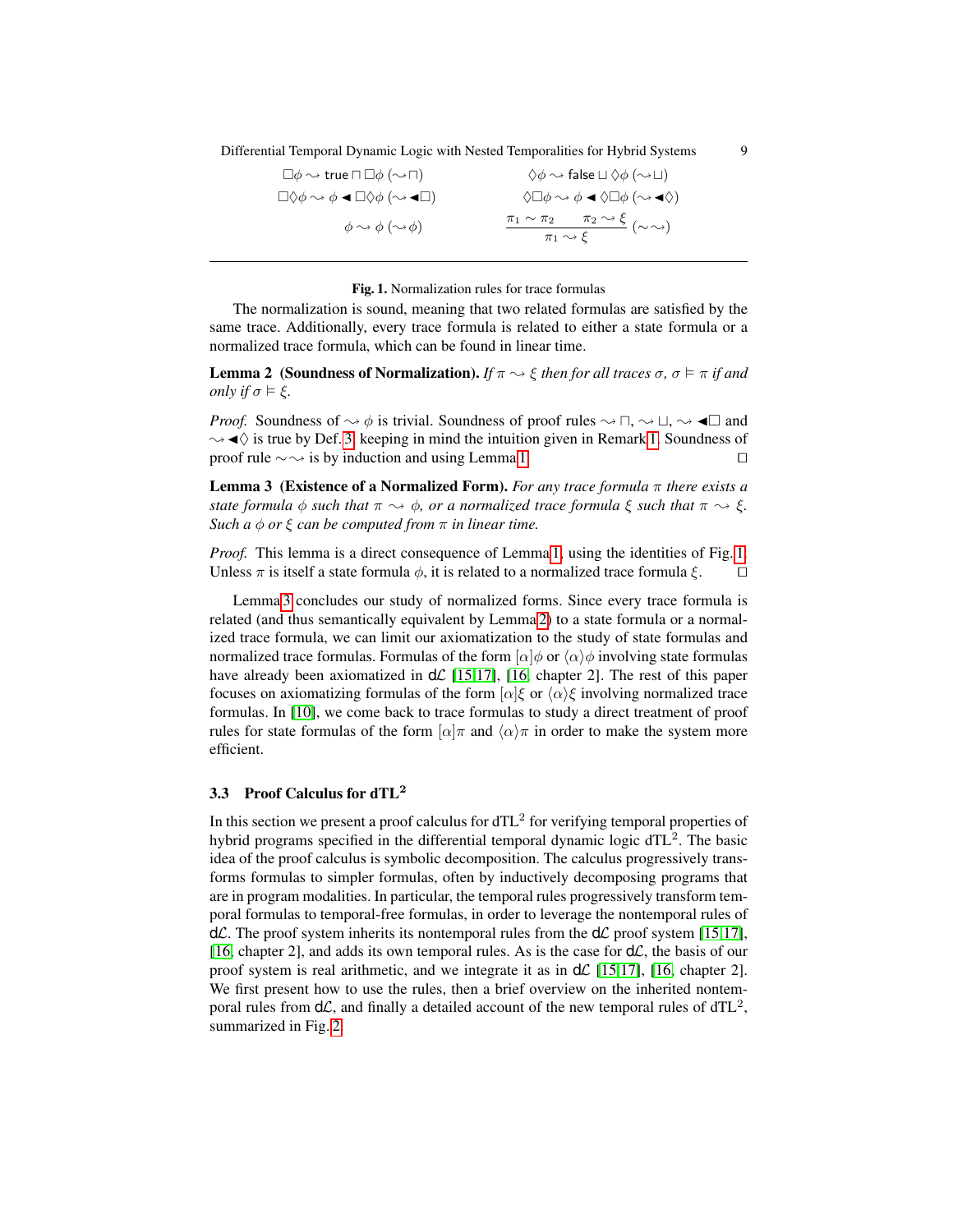*Usage of the Rules.* Rules are to be used in the same way as in the  $d\mathcal{L}$  calculus. We do, however, use a new double bar notation by writing some rules in the form

> φ ψ

This notation denotes equivalence of the premise and its conclusion. This means that there exists a dual rule, hence the two following rules are true

| $\phi$                             | $\neg \phi$ |
|------------------------------------|-------------|
| $\overline{\phantom{0}}$<br>$\psi$ | $\neg \psi$ |

For space reasons we do not list dual rules explicitly but give them in [\[10\]](#page-14-7).

*Inherited Nontemporal Rules.* On top of the temporal rules presented in Fig. [2,](#page-10-0) the proof calculus of  $dTL^2$  also inherits the rules of the proof calculus of  $d\mathcal{L}$ . Since the semantics of dTL<sup>2</sup> conservatively extends the semantics of dTL, which itself conservatively extends the semantics of  $d\mathcal{L}$  [\[14\]](#page-14-0), [\[16,](#page-14-1) chapter 4], it is sound to inherit the  $d\mathcal{L}$  calculus. While we inherit the nontemporal rules of  $d\mathcal{L}$ , we do not inherit — but rather reformulate with normalized trace formulas — the temporal rules of dTL [\[14\]](#page-14-0), [\[16,](#page-14-1) chapter 4], thus enabling more efficient proofs by exploiting normalized trace formulas.

*Temporal Rules.* The temporal rules of the proof calculus of  $dTL^2$  are presented in Fig. [2,](#page-10-0) in which they are grouped by program construct. Rules  $\Box \rightsquigarrow$  and  $\Diamond \rightsquigarrow$  lift trace formula normalization to program modalities. Rule  $[\cup]\xi$  for nondeterministic choice easily extends corresponding rule  $[\cup]$  of  $d\mathcal{L}$ , and assignment rules behave as expected, largely because assignments always terminate.

The sequential composition rules exhibit how nicely the normalized formula interact with sequential composition; remember that sequential composition is one of the main technical difficulties of a calculus handling alternating program and temporal modalities. Normalized trace formulas were designed for these rules, and particular care was taken in considering nonterminating traces. Rule  $[\cdot]$  expresses that all traces of the composition of two programs  $\alpha$  and  $\beta$  satisfies  $\phi \sqcap \Box \psi$  if and only if all traces of  $\alpha$ satisfy  $\Box \psi$ , and for terminating traces of  $\alpha$ , if all following traces of  $\beta$  satisfy  $\phi \Box \Box \psi$ . In particular, this rule improves on the corresponding rule  $[$ ; $]$  of dTL by *not* duplicating program modality  $[\beta]$ , thus eliminating proofs that are exponential in the number of sequential compositions. Rule  $[$ ;  $\Box$  is the main rule for alternating program and temporal modalities in the context of sequential composition. It expresses that all traces of the composition of two programs  $\alpha$  and  $\beta$  satisfies  $\phi \sqcap \Diamond \psi$  if and only if all traces of  $\alpha$ either satisfy  $\Diamond \psi$ , or are terminating and followed only by traces of  $\beta$  satisfying  $\phi \Box \Diamond \psi$ . Finally, rule  $|\cdot|$  similarly handles sequential compositions followed by a  $\triangleleft$  operator.

For the test rules, let us remember that a test trace terminates only if the test passes, and is otherwise an error trace. Any trace of test ? $\chi$  satisfies  $\phi \sqcap \Box \psi$  if and only if its initial state satisfies  $\phi \wedge \psi$  when it terminates, or satisfies just  $\psi$  when it doesn't terminate; this can be summarized as  $(\neg \chi \lor \phi) \land \psi$  as in rule  $[? \Box$ . Rule  $[? \Box$  is similar. Any trace of test ? x satisfies  $\phi \blacktriangleleft \Diamond \Box \psi$  if and only if it terminates and its initial state satisfied  $\phi$ , or it doesn't terminate and its initial state satisfied  $\psi$ ; this can be summarized as  $(\chi \wedge \phi) \vee (\neg \chi \wedge \psi)$  as in rule  $[?] \blacktriangleleft \Diamond$ . Rule  $[?] \blacktriangleleft \Box$  is similar.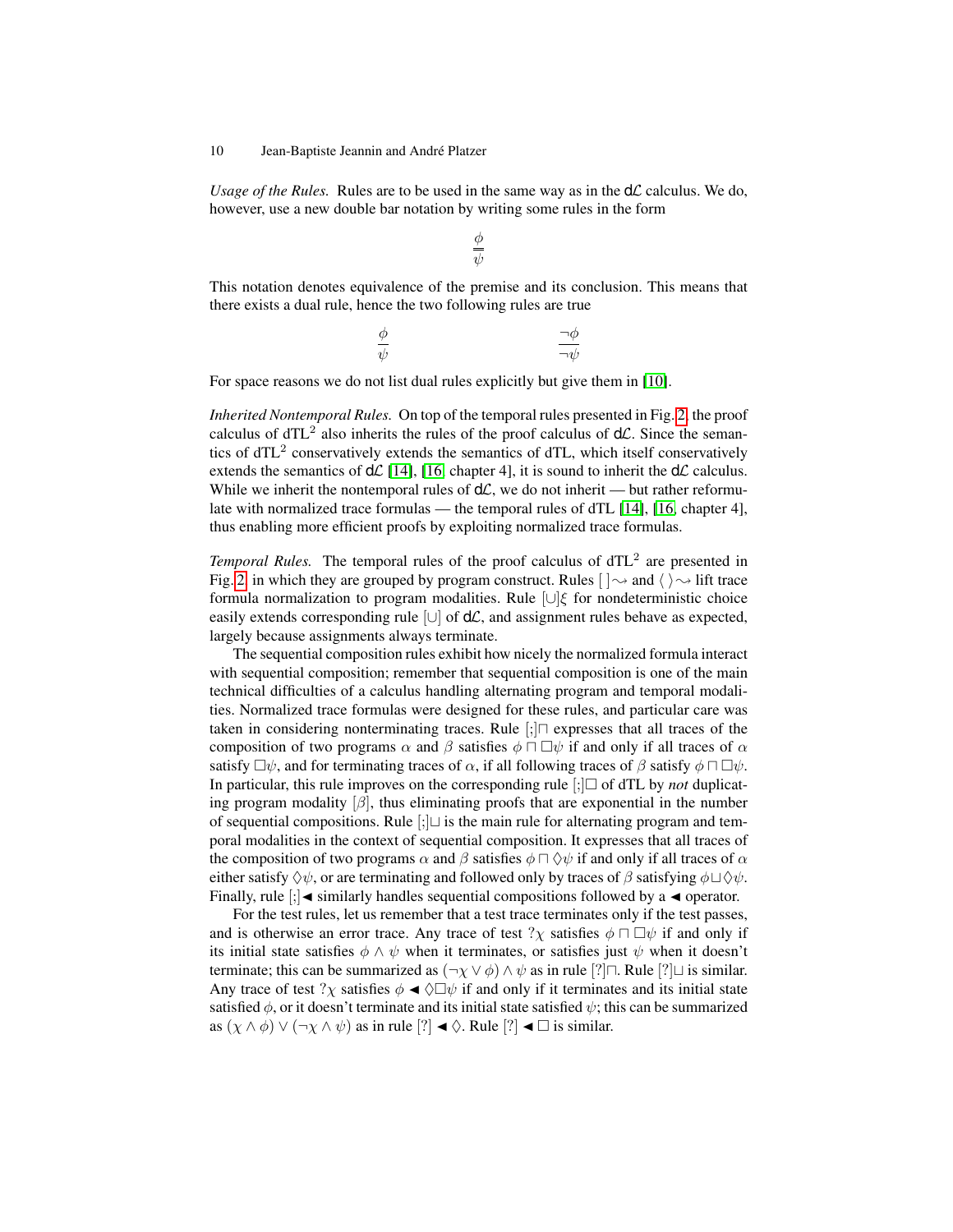| Normalization of Trace Formulas                                                                                                                                                                                                                                     |                                                                                                                                                     | $\frac{\pi \rightsquigarrow \xi \quad  \alpha  \xi}{\lceil \alpha \rceil \pi} ((\lceil \alpha \rangle) \qquad \frac{\pi \rightsquigarrow \xi \quad \langle \alpha \rangle \xi}{\langle \alpha \rangle \pi} (\langle \rangle \rightsquigarrow)$                                                                                                                                                                                                                                          |                                                                                                                                         |  |  |  |
|---------------------------------------------------------------------------------------------------------------------------------------------------------------------------------------------------------------------------------------------------------------------|-----------------------------------------------------------------------------------------------------------------------------------------------------|-----------------------------------------------------------------------------------------------------------------------------------------------------------------------------------------------------------------------------------------------------------------------------------------------------------------------------------------------------------------------------------------------------------------------------------------------------------------------------------------|-----------------------------------------------------------------------------------------------------------------------------------------|--|--|--|
| Sequential Composition                                                                                                                                                                                                                                              |                                                                                                                                                     |                                                                                                                                                                                                                                                                                                                                                                                                                                                                                         |                                                                                                                                         |  |  |  |
|                                                                                                                                                                                                                                                                     |                                                                                                                                                     | $\frac{[\alpha]([\beta](\phi\sqcap \Box\psi)\sqcap \Box\psi)}{[\alpha;\beta](\phi\sqcap \Box\psi)}([;]\sqcap) \quad \frac{[\alpha]([\beta](\phi\sqcup\Diamond\psi)\sqcup\Diamond\psi)}{[\alpha;\beta](\phi\sqcup\Diamond\psi)}([;]\sqcup) \quad \frac{[\alpha]([\beta](\phi\blacktriangleleft\pi)\blacktriangleleft\pi)}{[\alpha;\beta](\phi\blacktriangleleft\pi)}([;]\blacktriangleleft)$                                                                                             |                                                                                                                                         |  |  |  |
| Nondeterministic Choice<br>$\frac{\left[\alpha\right]\xi\wedge\left[\beta\right]\xi}{\left[\alpha\cup\beta\right]\xi}(\left[\cup\right]\xi)$                                                                                                                        | Test                                                                                                                                                | $\frac{(\neg \chi \lor \phi) \land \psi}{[\gamma \lor (\phi \cap \Box \psi)]} ([?] \cap) \quad \frac{(\chi \land \phi) \lor (\neg \chi \land \psi)}{[\gamma \lor (\phi \blacktriangleleft \Diamond \Box \psi)]} ([?] \blacktriangleleft \Diamond)$<br>$\frac{(\chi \wedge \phi) \vee \psi}{[? \chi](\phi \sqcup \Diamond \psi)}([?] \sqcup) \quad \frac{(\chi \wedge \phi) \vee (\neg \chi \wedge \psi)}{[? \chi](\phi \triangleleft \Box \Diamond \psi)}([?] \blacktriangleleft \Box)$ |                                                                                                                                         |  |  |  |
| Assignment                                                                                                                                                                                                                                                          |                                                                                                                                                     |                                                                                                                                                                                                                                                                                                                                                                                                                                                                                         |                                                                                                                                         |  |  |  |
|                                                                                                                                                                                                                                                                     |                                                                                                                                                     | $\frac{\psi \wedge [x := \theta](\phi \wedge \psi)}{[x := \theta](\phi \sqcap \Box \psi)} ([:=]\sqcap) \quad \frac{\psi \vee [x := \theta](\phi \vee \psi)}{[x := \theta](\phi \sqcup \Diamond \psi)} ([:=]\sqcup) \quad \frac{[x := \theta]\phi}{[x := \theta](\phi \blacktriangleleft \pi)} ([:=]\blacktriangleleft)$                                                                                                                                                                 |                                                                                                                                         |  |  |  |
| Ordinary Differential Equation                                                                                                                                                                                                                                      |                                                                                                                                                     |                                                                                                                                                                                                                                                                                                                                                                                                                                                                                         | $\frac{\psi \wedge [x' = \theta \& \chi](\phi \wedge \psi)}{[\psi' = \theta \& \chi](\phi \sqcap \Box \psi)} ([\Box \Box$               |  |  |  |
| $\frac{(\chi \vee \psi) \wedge [x' = \theta \& (\chi \wedge \neg \psi)] \phi \wedge \langle x' = \theta \rangle (\neg \chi \vee \psi)}{[x' = \theta \& \chi](\phi \sqcup \Diamond \psi)} (['] \sqcup)$                                                              |                                                                                                                                                     |                                                                                                                                                                                                                                                                                                                                                                                                                                                                                         |                                                                                                                                         |  |  |  |
| $\frac{(\chi \vee \psi) \wedge [x' = \theta \& \chi] \phi \wedge ((x' = \theta) (\neg \chi) \vee (x' = \theta) [x' = \theta] \psi)}{ x' = \theta \& \chi  (\phi \triangleleft \Diamond \Box \psi)} ( f' \triangleleft \Diamond)$                                    |                                                                                                                                                     |                                                                                                                                                                                                                                                                                                                                                                                                                                                                                         |                                                                                                                                         |  |  |  |
| $\frac{(\chi \vee \psi) \wedge [x' = \theta \& \chi] \phi \wedge (\langle x' = \theta \rangle (\neg \chi) \vee [x' = \theta] \langle x' = \theta \rangle \psi)}{[x' = \theta \& \chi] (\phi \blacktriangleleft \Box \Diamond \psi)} (['] \blacktriangleleft \Box )$ |                                                                                                                                                     |                                                                                                                                                                                                                                                                                                                                                                                                                                                                                         |                                                                                                                                         |  |  |  |
|                                                                                                                                                                                                                                                                     |                                                                                                                                                     |                                                                                                                                                                                                                                                                                                                                                                                                                                                                                         |                                                                                                                                         |  |  |  |
| Repetition                                                                                                                                                                                                                                                          | $\frac{\phi \wedge [\alpha^*][\alpha](\phi \sqcap \Box \psi)}{[\alpha^*](\phi \sqcap \Box \psi)}([\ast]\sqcap)$                                     |                                                                                                                                                                                                                                                                                                                                                                                                                                                                                         | $\frac{\psi \vee (\phi \wedge [\alpha; \alpha^*](\phi \sqcup \Diamond \psi))}{[\alpha^*](\phi \sqcup \Diamond \psi)}([{}^{*n}] \sqcup)$ |  |  |  |
|                                                                                                                                                                                                                                                                     | $\frac{\forall^{\alpha}(\phi\rightarrow[\alpha](\phi\sqcup\Diamond\psi))}{\phi\rightarrow[\alpha^{*}](\phi\sqcup\Diamond\psi)}(\mathsf{ind}\sqcup)$ | $\frac{\forall^{\alpha}\forall r>0\ (\varphi(r)\to\langle\alpha\rangle(\varphi(r-1)\sqcap\Box\psi))}{(\exists r\ \varphi(r))\land\psi\to\langle\alpha^*\rangle((\exists r<0\ \varphi(r))\sqcap\Box\psi)}(\mathsf{con}\sqcap)$                                                                                                                                                                                                                                                           | $\frac{\phi \wedge [\alpha^*][\alpha](\phi \triangleleft \pi)}{[\alpha^*](\phi \triangleleft \pi)}([*)$                                 |  |  |  |
|                                                                                                                                                                                                                                                                     |                                                                                                                                                     |                                                                                                                                                                                                                                                                                                                                                                                                                                                                                         |                                                                                                                                         |  |  |  |

<span id="page-10-0"></span>Fig. 2. Rule schemata of the proof calculus for  $dTL^2$ 

Ordinary differential equations have terminating traces, but also infinite and error traces. Additionally, the execution can exit a differential equation at any moment, even if the evolution constraint domain it still verified; thus formulas like  $[x' = \theta \& \chi]\phi$  and  $[x' = \theta \& \chi] \Box \phi$  are equivalent in a state satisfying  $\chi$ . Rules for ordinary differential equations transform formulas into temporal-free formulas, on which the  $d\mathcal{L}$  proof calculus and in particular differential invariants can be used. In rule  $[1] \cap$ , the first conjunct  $\psi$  is necessary to handle error traces, when  $\chi$  is initially false. In rule ['] $\Box$ , the first conjunct  $\chi \lor \psi$  expresses that the differential equation can evolve or has satisfied  $\diamond \psi$ initially. The second conjunct handles traces that never satisfy  $\psi$  and thus have to satisfy  $\phi$ , and the third conjunct makes sure there is either no infinite trace  $(\langle x' = \theta \rangle \neg \chi)$ , or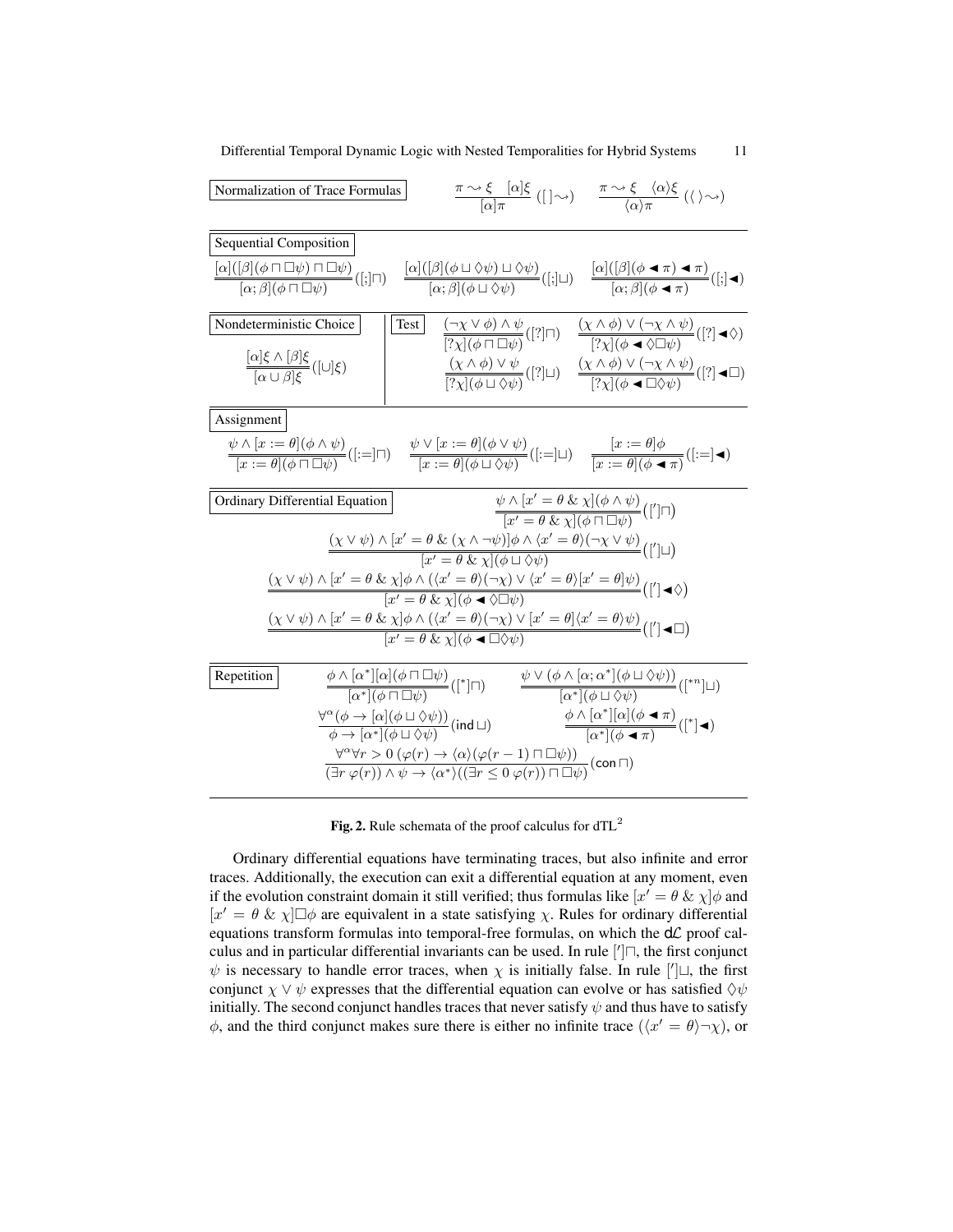that such an infinite trace satisfies  $\Diamond \psi$  (condition  $\langle x' = \theta \rangle \psi$ , equivalent to  $\langle x' = \theta \rangle \Diamond \psi$ ). The first conjunct of rule  $[1] \blacktriangleleft \lozenge$  again handles error traces as in rule  $[1] \square$ . The second conjunct ensures all terminating traces finish in a state satisfying  $\phi$ , and its third conjunct handles infinite traces by making sure they don't exist  $(\langle x' = \theta \rangle \neg \chi)$  or that they satisfy  $\Diamond \Box \psi$  (condition  $\langle x' = \theta \rangle [x' = \theta] \psi$ ). Rule [']  $\blacktriangleleft \Box$  is similar.

In some way, repetition rules are easier because as long as a repetition only repeats a terminating trace, it is itself terminating. Rules  $[{}^*] \sqcap$  and  $[{}^*] \blacktriangleleft$  are particularly satisfying because their premise no longer contains a temporal property of a loop, but only a nontemporal postcondition of a loop, which is thus provable by ordinary, non-temporal induction. Only the postcondition still has a temporal property but no more loops. That is, these rules reduce temporal properties of loops to nontemporal properties of loops, or more complicated temporal properties on a program without the loop. In rule  $[{}^*] \square$ , the first disjunct expresses that  $\Diamond \psi$  holds without repeating if  $\psi$  holds initially. The first conjunct  $\phi$  of the second disjunct is necessary when  $\alpha$  repeats zero times; while the second conjunct executes  $\alpha$  any number of times n, then checks that the  $(n + 1)$ st execution of  $\alpha$  also satisfies  $\phi \sqcap \Box \psi$ . The treatment of rule  $[\ast] \blacktriangleleft$  is similar. Rule  $[∗<sup>n</sup>]$  is less satisfying because it leaves an  $\alpha$ <sup>∗</sup> inside a program modality followed by a normalized trace formula. If  $\psi$  is true then the conclusion trivially holds; otherwise the rule relies on the fact that  $\alpha^*$  is equivalent to ?true  $\cup \alpha$ ;  $\alpha^*$  and just unwinds the loop once. Program  $\alpha$ ;  $\alpha^*$  in the modality could as well be the equivalent  $\alpha^*$ ;  $\alpha$ . The same thing is *not* true for rule  $[{}^*] \sqcap$ , where  $[\alpha^*] [\alpha] (\phi \sqcap \Box \phi)$  ensures progress of the proof, while writing  $\left[\alpha\right]\left[\alpha^*\right](\phi \cap \Box \phi)$  would not. Rules ind  $\Box$  and con  $\Box$  extend induction (ind) and convergence (con) rules of  $d\mathcal{L}$  to normalized trace formulas. As in  $d\mathcal{L}$ , they are not equivalences; and also as in  $d\mathcal{L}$ , they use the notation  $\forall^{\alpha}$ , which quantifies over all variables possibly assigned by  $\alpha$  in assignments or differential equations. Rule ind  $\Box$ shows that  $\phi$  is inductive with exit clause  $\Diamond \psi$ , i.e.,  $\phi$  holds after all traces of  $\alpha$  from any state where  $\phi$  holds, except when exit condition  $\psi$  was true at some point during that trace. If  $\psi$  was true initially, rule  $\left[\ast n\right]$  applies instead. Rule con  $\Box$  proves that  $\varphi$  is a variant of some trace of  $\alpha$  (i.e., its level r decreases) during which  $\psi$  always holds true. Then starting from some initial r (assumption of conclusion), an r for which  $\varphi(r)$ holds will ultimately be  $\leq 0$  without having violated when repeating  $\alpha^*$  often enough.

#### 3.4 Meta-Results

Soundness. The following result shows that verification with the  $dTL^2$  calculus always produces correct results about the temporal behavior of hybrid systems, i.e., the  $dTL<sup>2</sup>$ calculus presented in Fig. [2](#page-10-0) is sound. Theorem [1](#page-11-0) is proved in [\[10\]](#page-14-7).

<span id="page-11-0"></span>Theorem 1 (Soundness of dTL<sup>2</sup> ). *The dTL*<sup>2</sup> *calculus presented in Fig. [2](#page-10-0) is sound, i.e., derivable state formulas are valid, i.e., valid in every state.*

*Incompleteness of dTL*<sup>2</sup>. In [\[15,](#page-14-2)[17\]](#page-14-3), [\[16,](#page-14-1) chapter 2] it was shown that the discrete and continuous fragments of  $d\mathcal{L}$  are non-axiomatizable. An extension of  $d\mathcal{L}$ , the logic dTL is also non-axiomatizable [\[14\]](#page-14-0), [\[16,](#page-14-1) chapter 4]. Since  $dTL^2$  is a conservative extension of both  $d\mathcal{L}$  and dTL, those results lift to dTL<sup>2</sup>. Therefore the discrete and continuous fragments of  $dTL^2$ , even if only containing nontemporal formulas are non-axiomatizable. In particular  $dTL^2$  is non-axiomatizable.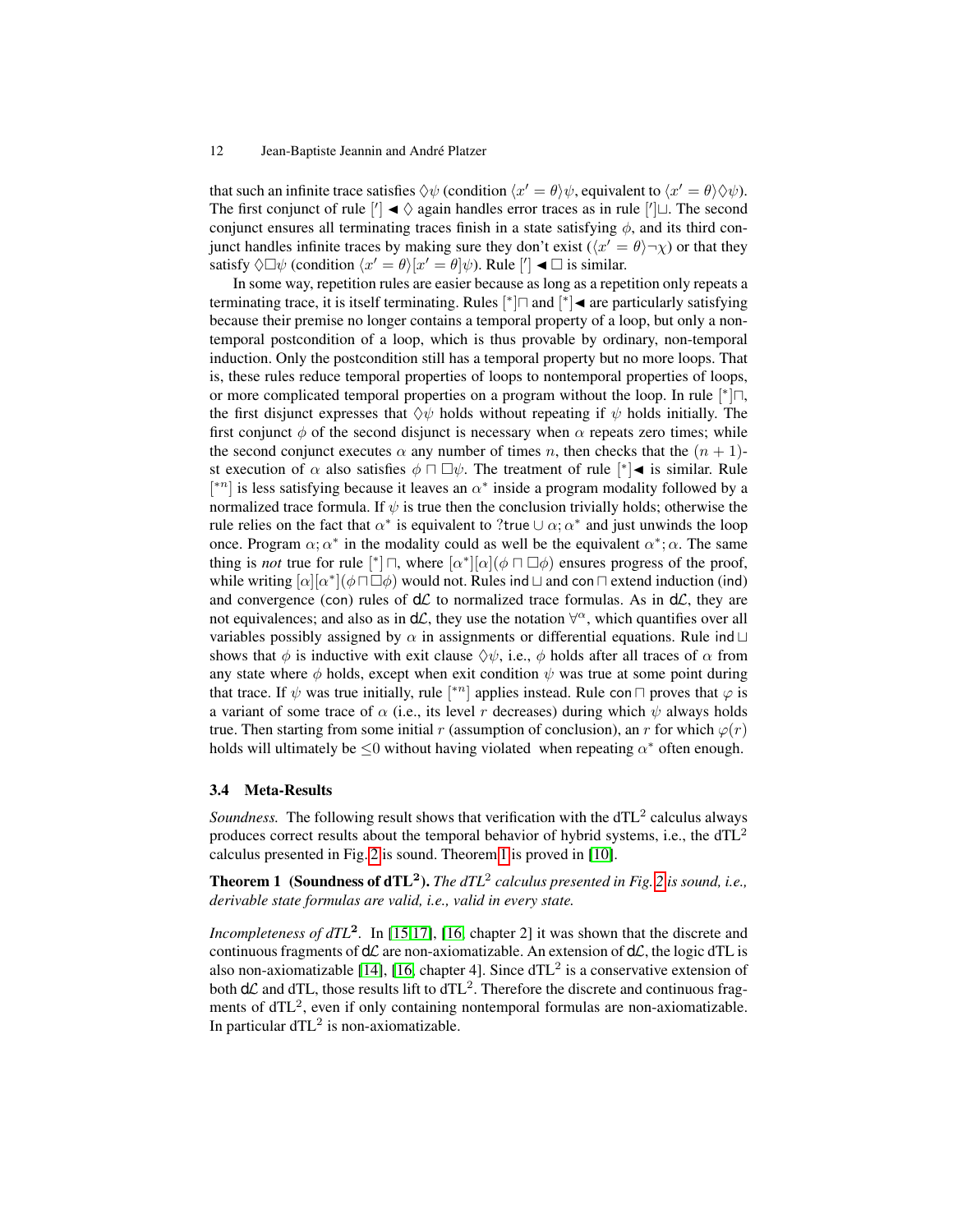*Relative Completeness for Star-Free Expressions.* We now show how to lift the relative completeness result of  $d\mathcal{L}$  [\[15](#page-14-2)[,17\]](#page-14-3), [\[16,](#page-14-1) chapter 2] to  $dTL^2$ ; this completeness result is relative to first order logic of differential equations (FOD), i.e., first-order real arithmetic augmented with formulas expressing properties of differential equations [\[15](#page-14-2)[,17\]](#page-14-3), [\[16,](#page-14-1) chapter 2].

<span id="page-12-2"></span>Theorem 2 (Relative completeness for star-free expressions). *The dTL*<sup>2</sup> *calculus restricted to* <sup>∗</sup> *-free programs is complete relative to FOD, i.e., every valid dTL*<sup>2</sup> *formula with only star-free programs can be derived from FOD tautologies.*

Theorem [2](#page-12-2) is proved in [\[10\]](#page-14-7). We conjecture that the proof system of  $dTL^2$  is also relatively complete relative to FOD for all expressions, including repetitions.

## <span id="page-12-0"></span>4 Alternative Proof Systems

Normalizing all temporal formulas before applying the rules of Fig. [2](#page-10-0) can sometimes result in longer proofs than necessary. In [\[10\]](#page-14-7) we study a proof system directly handling (non-normalized) trace formulas. This extended proof system alleviates the need for normalizing all trace formulas, and is thus more efficient.

Another alternative, that we also study in [\[10\]](#page-14-7), is to suppress all the  $[ \ ] \cap$  rules of Fig. [2](#page-10-0) (rules  $[:] \sqcap, [?] \sqcap, [:=] \sqcap, ['] \sqcap$  and  $[*] \sqcap$ ) and replace them by rules directly handling formulas of the form  $\lbrack \alpha \rbrack \square \phi$ , and the following rule:

$$
\frac{[\alpha]\phi\land[\alpha]\Box\psi}{[\alpha](\phi\sqcap\Box\psi)}([\ ]\sqcap)
$$

This results in a simpler system, because some of the rules are less complicated. However the system is not as efficient, because it duplicates the symbolic execution of  $\alpha$ .

# <span id="page-12-1"></span>5 Related Work

In this section we study work related specifically to temporal reasoning of hybrid systems. For a more general account of previous work on verification of hybrid systems we refer to [\[15,](#page-14-2)[17\]](#page-14-3), [\[16,](#page-14-1) chapter 2].

This paper is based on work by Platzer introducing a temporal dynamic logic for hybrid systems [\[14\]](#page-14-0), extending previous work by Beckert and Schlager [\[1\]](#page-14-4) to hybrid programs. Both papers present a relatively complete calculus; however Beckert and Schlager only consider discrete state spaces, and only study temporal formulas of the form  $\lbrack \alpha \rbrack \Box \phi$  and its dual  $\langle \alpha \rangle \Diamond \phi$ , leaving out any mixed cases alternating program and temporal modalities  $\alpha$   $\Diamond \phi$  or  $\alpha$   $\Box \Diamond \phi$ . Platzer proposes to handle mixed cases by nonlocal program transformation, but does not show how to handle them compositionally.

Process logic [\[7,](#page-14-5)[12,](#page-14-8)[13,](#page-14-9)[20\]](#page-14-10) initially used temporal logic [\[6,](#page-14-11)[19\]](#page-14-12) in the context of dynamic logic [\[8\]](#page-14-13) to reason about temporal behavior of programs. It is well studied, but limited to discrete programs. It also only considers an abstract notion of atomic program, without explicitly considering assignments and tests.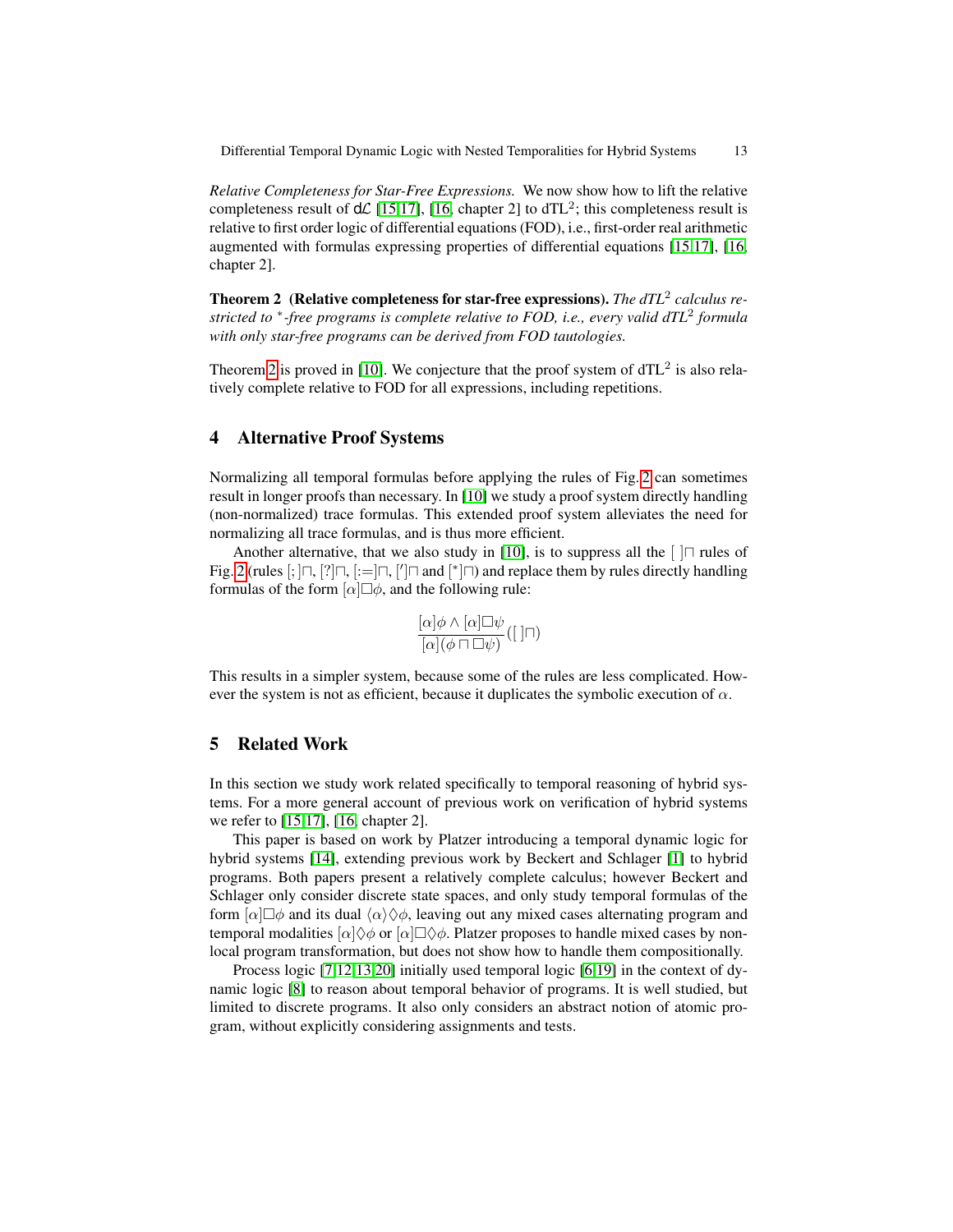Davoren and Nerode [\[5\]](#page-14-14) study hybrid systems and their topological aspects in the context of the propositional modal  $\mu$ -calculus. Davoren, Coulthard, Markey and Moor [\[4\]](#page-14-15) also give a semantics in general flow systems for a generalization of CTL<sup>∗</sup> . In both [\[5\]](#page-14-14) and [\[4\]](#page-14-15), the authors provide Hilbert-style calculi to prove formulas of their systems, but in a propositional — not first-order — system, without specific proof rules to handle ordinary differential equations. Zhou, Ravn and Hansen [\[21\]](#page-14-16) present a duration calculus extended by mathematical expressions with derivatives of state variables. Their system requires external mathematical reasoning about derivatives and continuity.

Other authors have studied temporal properties of hybrid systems in the context of model checking. Mysore, Piazza and Mishra [\[11\]](#page-14-17) study model checking of semialgebraic hybrid systems for TCTL (Timed Computation Tree Logic) properties and prove undecidability. They do bounded model checking for differential equations with polynomial solutions only, while we handle more general polynomial differential equations and unbounded safety verification. Additionally TCTL does not allow nesting of temporal modalities as we do. Cimatti, Roveri and Tonetta [\[3\]](#page-14-18) present HRELTL, a linear temporal logic with regular expressions for hybrid traces. Their work is inspired by requirements validation for the European Train Control System, and uses bounded model checking and satisfiability modulo theory. More recently, Bresolin [\[2\]](#page-14-19) develops HyLTL, a temporal logic for model checking hybrid systems, and shows how to solve the model checking problem by translating formulas into equivalent hybrid automata.

## <span id="page-13-0"></span>6 Conclusion and Future Work

In this paper we have presented a proof calculus for  $dTL^2$ , extending  $dTL$  by allowing nesting of temporal modalities. We showed proof rules for handling compositionally alternating program and temporal modalities, solving an open problem formulated in 2001 [\[1\]](#page-14-4) and identified as a problem for hybrid systems in 2007 [\[14\]](#page-14-0), [\[16,](#page-14-1) chapter 4]. We also offered a treatment where programs are not duplicated by proof rules, solving another open problem formulated by [\[14\]](#page-14-0), [\[16,](#page-14-1) chapter 4]. We showed that the system is relatively complete with respect to FOD for <sup>∗</sup> -free hybrid programs. The treatment of infinite traces is crucial to make the logic interesting, as temporal properties on terminating and error traces simplify greatly (Remark [1\)](#page-5-2).

Future work includes proving our conjecture that the system is relatively complete with respect to FOD for all expressions; extending the semantics and the proof system to allow repetition — and not just differential equations — to create infinite traces; and implementing our proof rules in a tool such as KeYmaera [\[18\]](#page-14-20).

A number of extensions to  $dTL^2$  should be explored, such as inclusion of the temporal Until operator, or nested conjunctions and disjunctions inside temporal formulas. Some of these extensions can be handled by program transformations [\[14\]](#page-14-0), [\[16,](#page-14-1) chapter 4], but a compositional proof system such as the one presented here would be more interesting. The proof system of  $dTL^2$  is an important step towards a more general system dTL<sup>\*</sup>, extending dTL<sup>2</sup> with formulas of CTL<sup>\*</sup>, and expressing formulas such as  $[\alpha] \Box (\Diamond \phi \land \psi)$ . We would like to develop a semantics and a proof system for dTL<sup>\*</sup>.

*Acknowledgements.* We are grateful to Khalil Ghorbal, Dexter Kozen, Sarah Loos, Stefan Mitsch, Ed Morehouse, Jan-David Quesel, Marcus Völp, and the anonymous refer